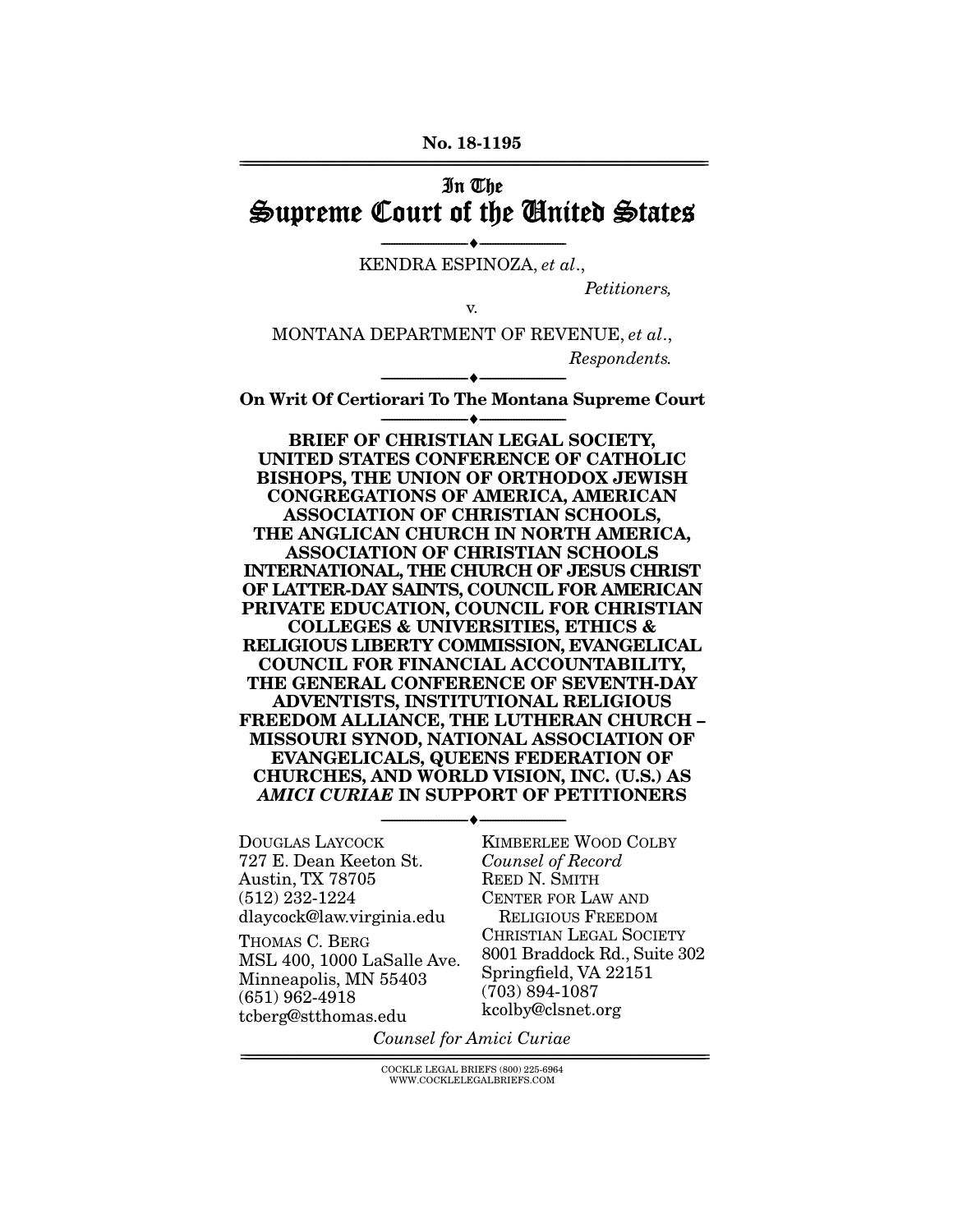## QUESTION PRESENTED

 Does it violate the First Amendment's Free Exercise Clause to invalidate a generally available and religiously neutral student-aid program simply because the program affords students the choice of attending religious schools and on the basis of a state-law provision that singles out religious schools for adverse treatment?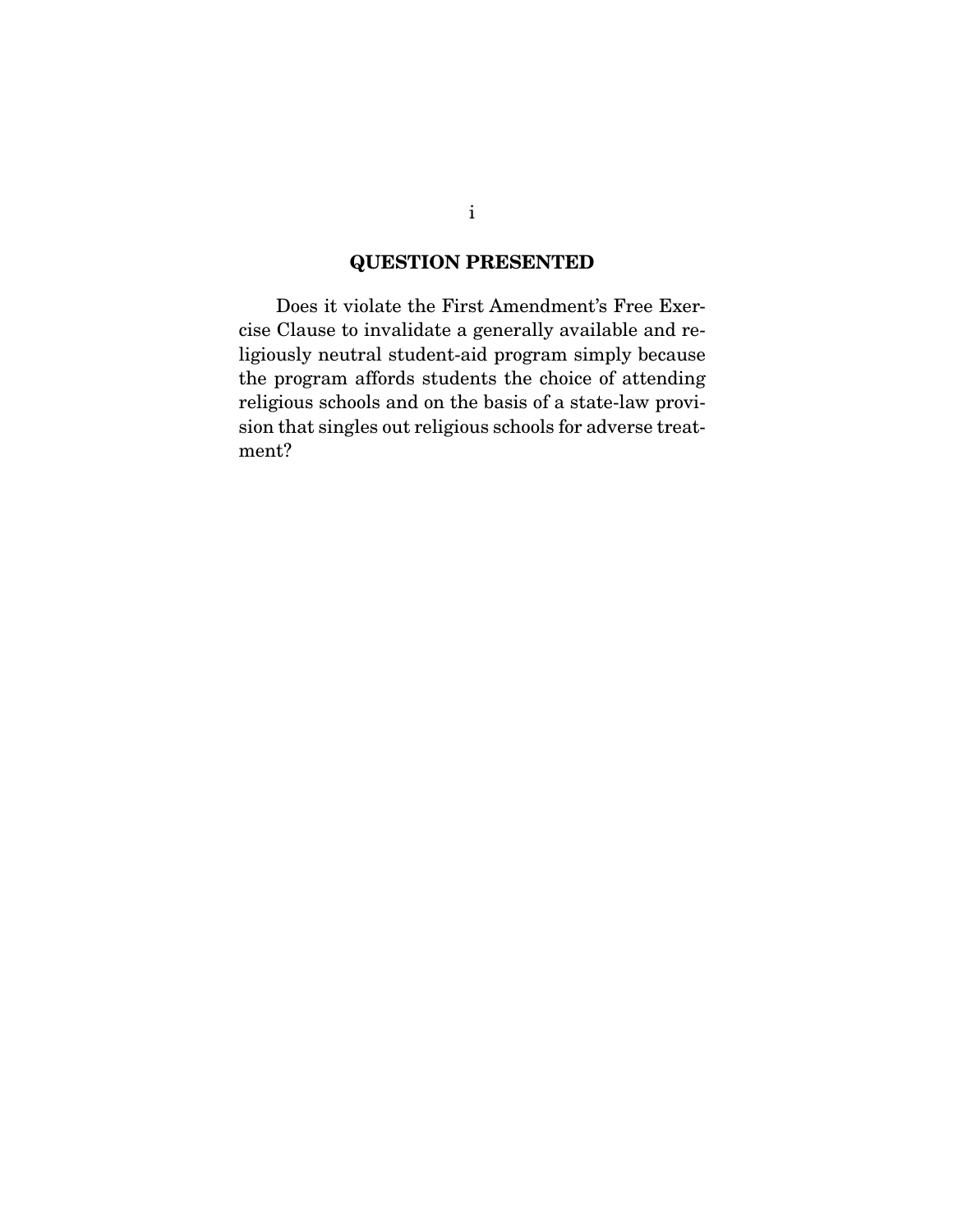# TABLE OF CONTENTS

|           |                                                                                                                                                                                                                                   | Page |
|-----------|-----------------------------------------------------------------------------------------------------------------------------------------------------------------------------------------------------------------------------------|------|
|           |                                                                                                                                                                                                                                   | i    |
|           |                                                                                                                                                                                                                                   | iv   |
|           |                                                                                                                                                                                                                                   | 1    |
|           | Introduction and Summary of Argument                                                                                                                                                                                              | 1    |
|           |                                                                                                                                                                                                                                   | 6    |
| Ι.<br>II. | The Montana Supreme Court Relied on a<br><b>Constitutional Provision That Singles Out</b><br>Religion to Deny Otherwise Available Ed-<br>ucational Benefits That Would Assist Fami-<br>Denial of Neutrally Available Benefits Vi- | 6    |
|           | olates the Free Exercise Clause Not Only<br>When Singling Out Religious "Status" or<br>"Identity," but Also When Singling Out Re-<br>ligious Uses of Such Benefits                                                                | 8    |
|           | Discrimination Against Religious Uses<br>А.<br>Conflicts with the Text of the Free Ex-                                                                                                                                            | 9    |
|           | Discrimination Against Religious Uses<br>В.<br>Conflicts with This Court's Free Exer-                                                                                                                                             | 10   |
|           | The Status-Use Distinction Collapses<br>C.<br>in the Context of Religiously Grounded<br>Schools, Because They Offer Education<br>of Secular Value While Incorporating<br>Their Religious Identity                                 | 14   |

## ii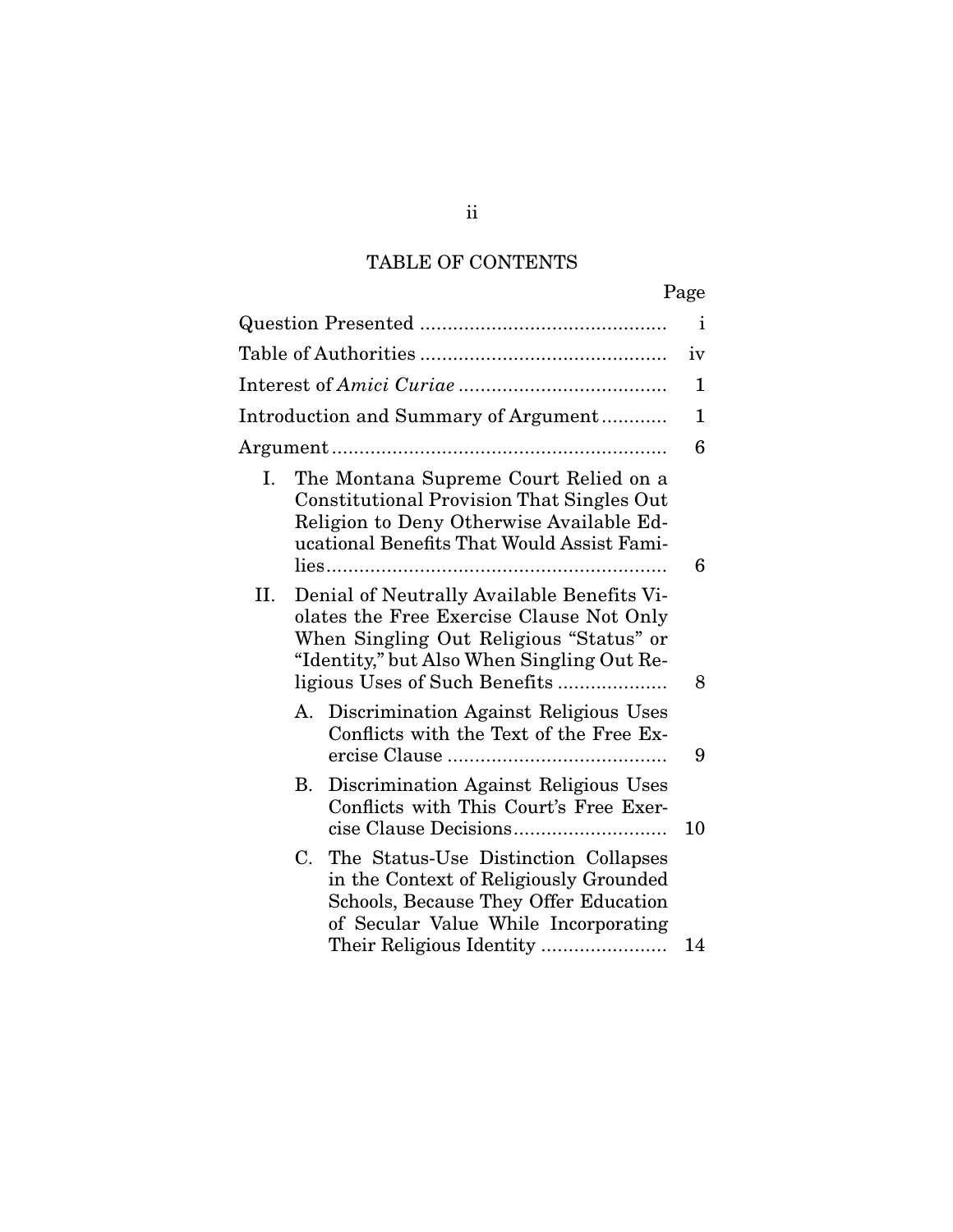# TABLE OF CONTENTS—Continued

Page

|                 | D. Locke v. Davey Does Not Support Broad<br>Discrimination Against Religious Uses                                                                                                                                     | 16 |
|-----------------|-----------------------------------------------------------------------------------------------------------------------------------------------------------------------------------------------------------------------|----|
| III.            | Discrimination Against Religious Choices<br>in Generally Available Student-Aid Pro-<br>grams Violates the Fundamental Princi-<br>ples of the Religion Clauses: Government<br>Neutrality and Private Choice in Matters | 19 |
|                 | A. The Religion Clauses Protect Private<br>Religious Choice and Require Govern-<br>ment Neutrality Toward Religious Ac-                                                                                               | 19 |
|                 | 1. Equal government aid to religious<br>and secular schools is both formally<br>and substantively neutral                                                                                                             | 21 |
|                 | 2. These principles also explain other<br>categories of cases under the Reli-                                                                                                                                         | 24 |
|                 | B. Denying Tax Credits for Educational<br><b>Contributions Because Religious Schools</b><br>Might Benefit Is a Clear Violation of Re-                                                                                 |    |
|                 | ligious Neutrality and Choice                                                                                                                                                                                         | 29 |
|                 |                                                                                                                                                                                                                       | 35 |
| <b>APPENDIX</b> |                                                                                                                                                                                                                       |    |

|--|--|--|--|

iii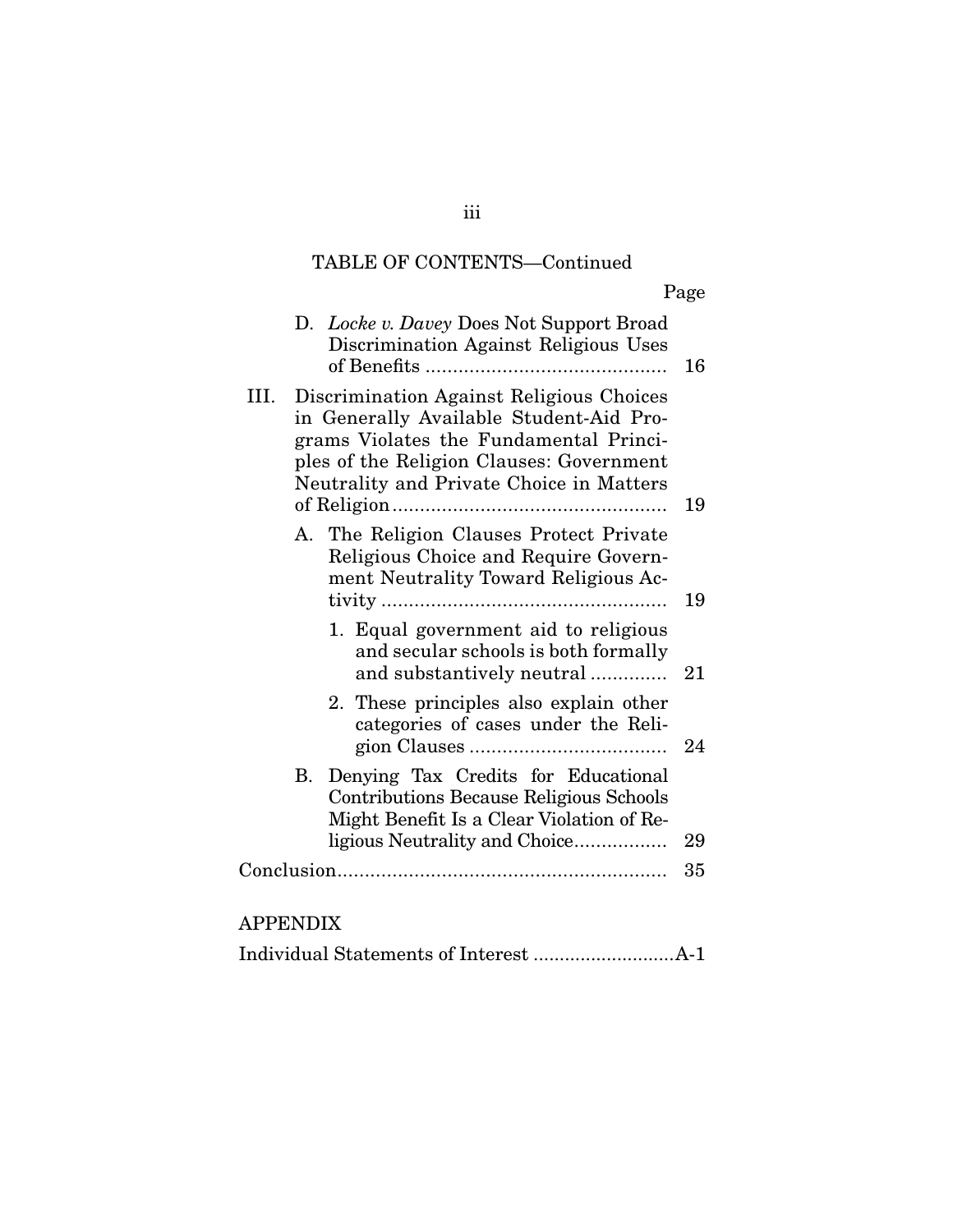## TABLE OF AUTHORITIES

| <b>CASES</b>                                                       |
|--------------------------------------------------------------------|
| Abington Sch. Dist. v. Schempp,                                    |
| Agostini v. Felton,                                                |
| American Legion v. American<br>Humanist Association,               |
| Arizona Christian Sch. Tuition Org. v. Winn,                       |
| Armstrong v. Exceptional Child Ctr., Inc.,                         |
| Cantwell v. Connecticut,                                           |
| Chicago I. & L.R. Co. v. Hackett,                                  |
| Church of Lukumi Babalu Aye v. Hialeah,                            |
| Colorado Christian College v. Weaver,                              |
| Corporation of Presiding Bishop v. Amos,                           |
| <i>Employment Division v. Smith,</i>                               |
| Griffith v. Bower,<br>747 N.E.2d 423 (Ill. App. 5th Dist. 2001) 29 |

iv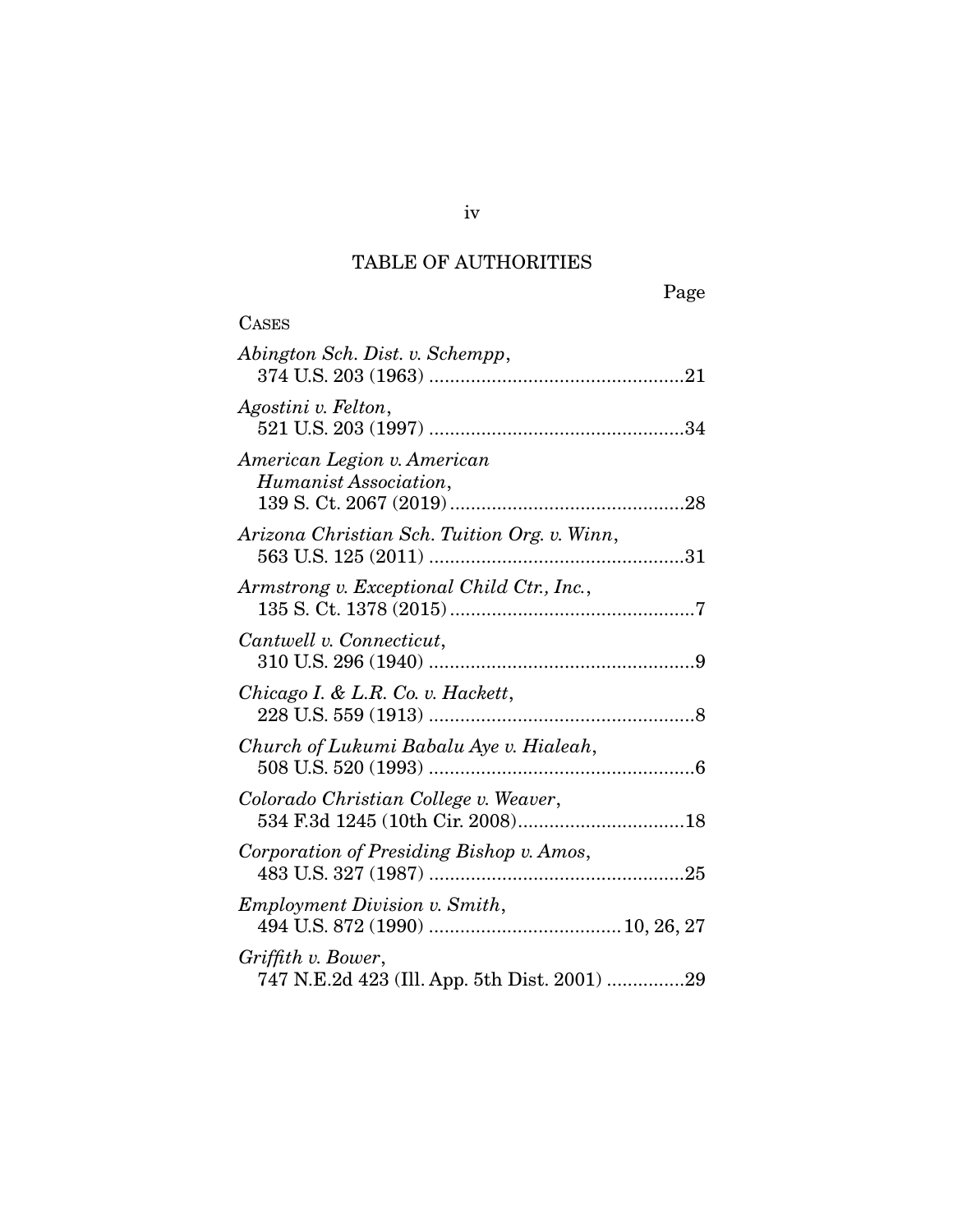| Page                                                                        |
|-----------------------------------------------------------------------------|
| Hosanna-Tabor Evangelical Lutheran<br>Church & Sch. v. EEOC,                |
| Hunter v. Underwood,                                                        |
| Kennedy v. Bremerton Sch. Dist.,                                            |
| Lee v. Weisman,                                                             |
| Locke v. Davey,                                                             |
| Marbury v. Madison,                                                         |
| McDaniel v. Paty,                                                           |
| Mitchell v. Helms,                                                          |
| Morris County Bd. of Chosen Freeholders v.<br>Freedom from Religion Found., |
| Mueller v. Allen,                                                           |
| Sherbert v. Verner,                                                         |
| Thomas v. Review Bd.,                                                       |

v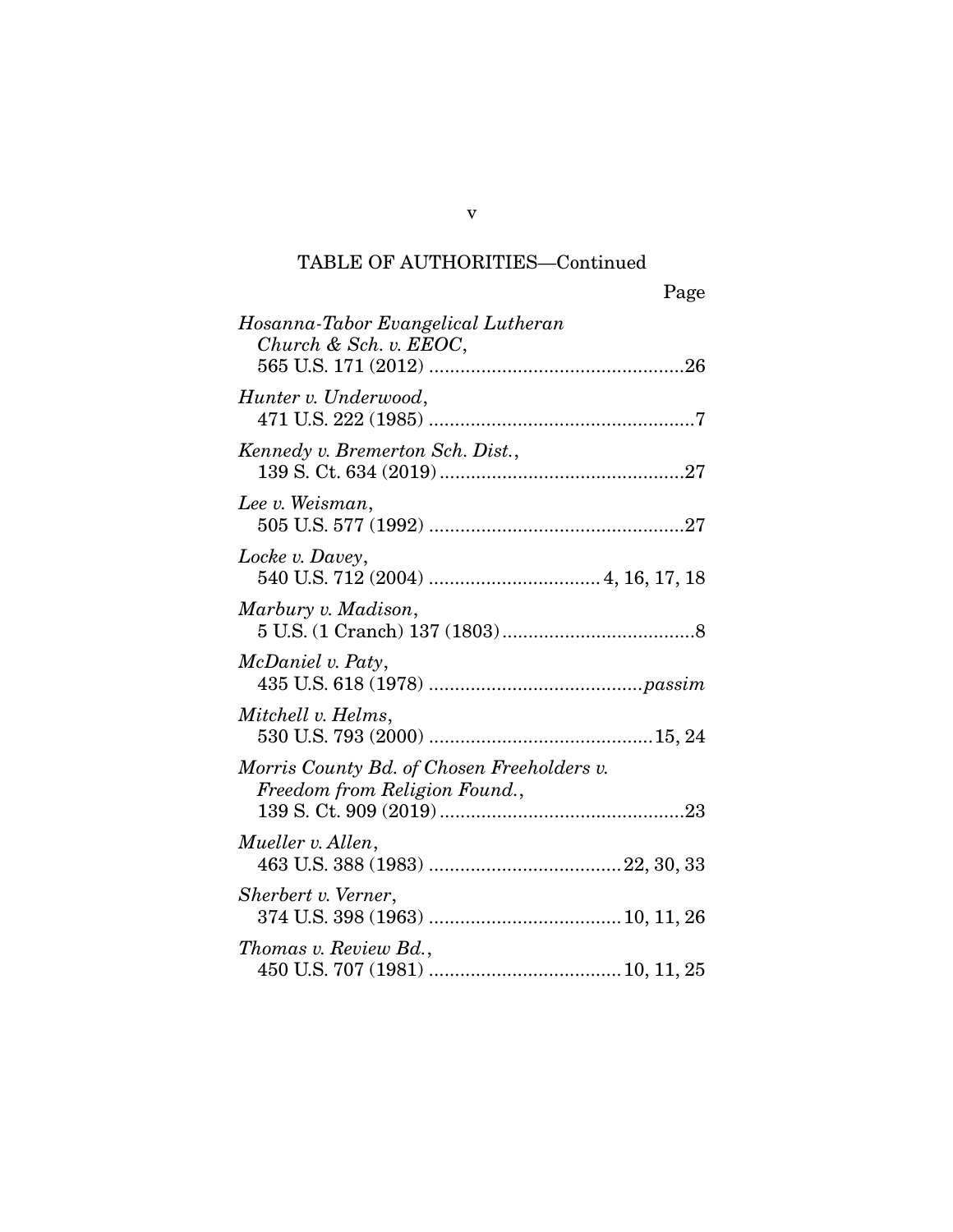|                                                                                               | Page |
|-----------------------------------------------------------------------------------------------|------|
| Trinity Lutheran Church v. Comer,                                                             |      |
| Widmar v. Vincent,                                                                            |      |
| Winn v. Arizona Christian Sch. Tuition Org.,<br>586 F.3d 649 (9th Cir. 2009), rev'd, 563 U.S. |      |
| <i>Witters v. Dept. of Services,</i>                                                          |      |
| Zelman v. Simmons-Harris,                                                                     |      |
| Zobrest v. Catalina Foothills School Dist.,                                                   |      |
| Zorach v. Clauson,                                                                            |      |

## CONSTITUTIONAL PROVISIONS AND STATUTES

vi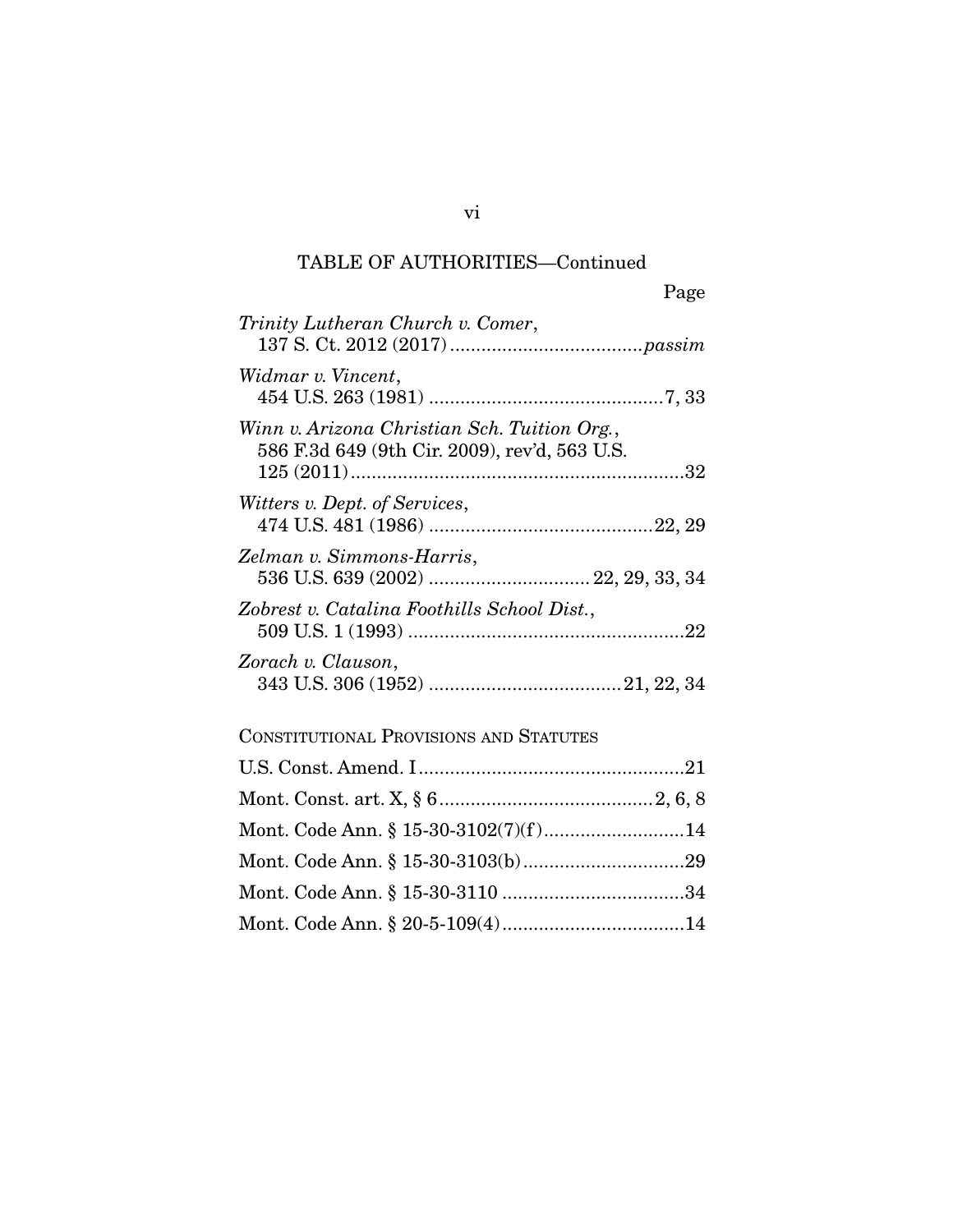Page

## OTHER AUTHORITIES

| Brief for Amici Curiae Religious Denominations<br>and Other Religious Institutions Supporting<br>Petitioners, American Legion v. American Hu-<br>manist Association, 139 S.Ct. 2067 (2019)                  |
|-------------------------------------------------------------------------------------------------------------------------------------------------------------------------------------------------------------|
| Brief of Baptist Joint Committee, et al., as Amici<br>Curiae in Support of Respondents, American<br>Legion v. American Humanist Association,<br>139 S. Ct. 2067 (2019) (Nos. 17-1717 & 18-18) 28            |
| Thomas C. Berg, Vouchers and Religious Schools:<br>The New Constitutional Questions, 72 U. Cin. L.                                                                                                          |
| Thomas C. Berg and Douglas Laycock, The Mis-<br>takes in Locke v. Davey and the Future of State<br>Payments for Services Provided by Religious<br><i>Institutions, 40 U. Tulsa L. Rev. 227 (2004)17, 19</i> |
| Douglas Laycock, Comment: Churches, Play-<br>grounds, Government Dollars—And Schools?,<br>131 Harv. L. Rev. 133 (2017)  14, 15                                                                              |
| Douglas Laycock, Formal, Substantive, and Dis-<br>aggregated Neutrality Toward Religion, 39                                                                                                                 |
| Douglas Laycock, Theology Scholarships, the<br>Pledge of Allegiance, and Religious Liberty:<br>Avoiding the Extremes But Missing the Lib-                                                                   |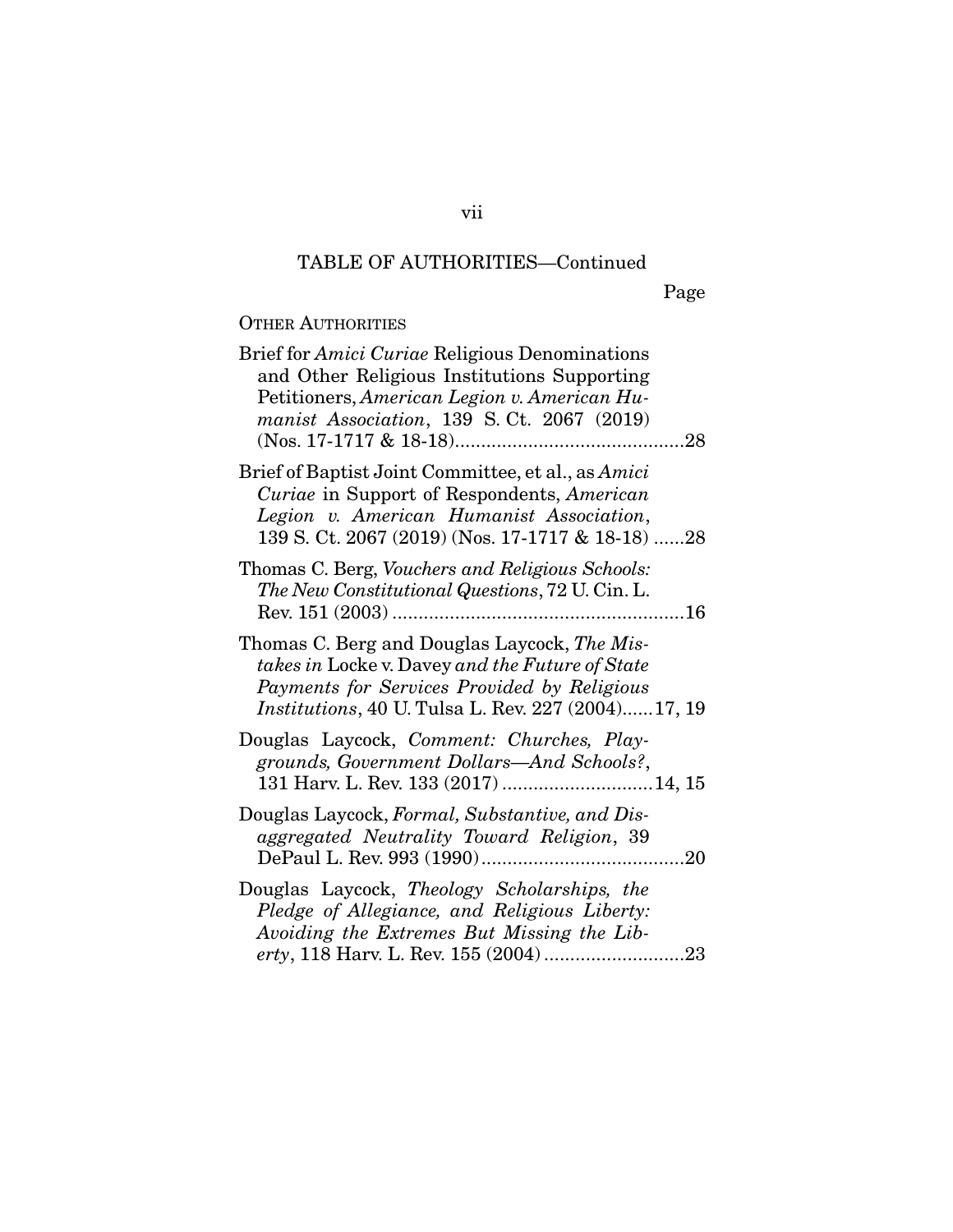viii

Page

| Michael W. McConnell, The Selective Funding<br>Problem: Abortions and Religious Schools, 104        |  |
|-----------------------------------------------------------------------------------------------------|--|
|                                                                                                     |  |
| Petition for Certiorari, Fulton v. City of Phila-<br>delphia, No. 19-123 (docketed July 25, 2019)27 |  |
| Petition for Certiorari, Ricks v. Idaho Contrac-                                                    |  |

*tors Bd.*, No. 19-66 (docketed July 12, 2019) .......... 27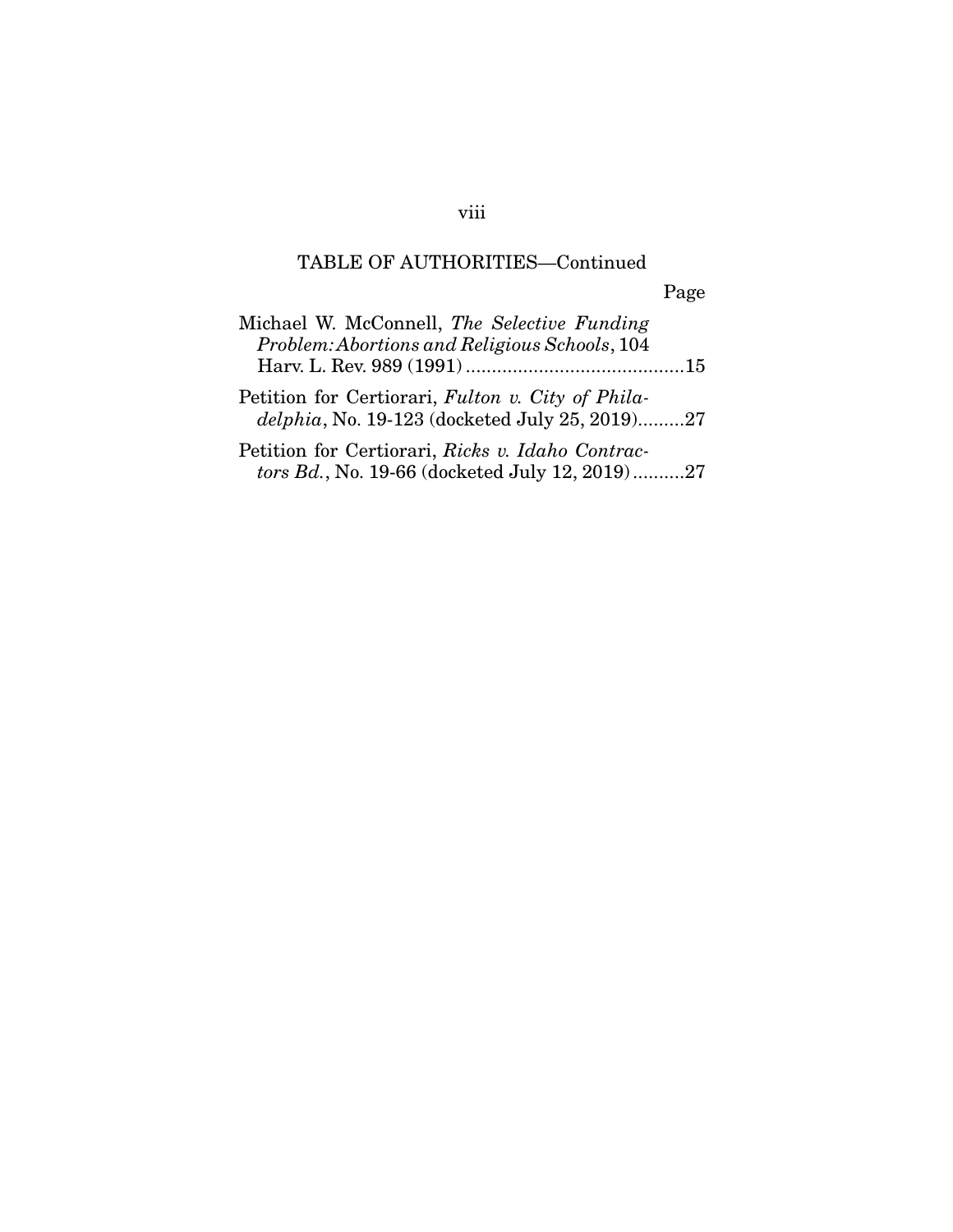#### INTEREST OF *AMICI CURIAE*<sup>1</sup>

*Amici curiae* are religious and civil liberties organizations who all endorse a vital principle: that the First Amendment's Religion Clauses are meant to protect the choices of private individuals and organizations in religious matters by preserving government neutrality toward those choices. Some *amici* operate or support private religious schools that families choose for their children. All *amici* agree that families that use private schools should not suffer government discrimination because their choice of school is religious—and that the decision below unconstitutionally gives effect to a state provision that discriminates against religion.

 The specific interests of *amici* are detailed in the Appendix to this brief.

--------------------------------- ---------------------------------

### INTRODUCTION AND SUMMARY OF ARGUMENT

 The Montana Supreme Court invalidated a religionneutral tax credit for donations to organizations supporting students in private schools (student scholarship organizations, or "SSOs") solely because some donations would benefit students whose families choose religiously affiliated schools. The court invalidated the

<sup>&</sup>lt;sup>1</sup> No counsel for a party authored this brief in whole or in part, and no person or entity other than *amici*, their members, and their counsel made a monetary contribution to the preparation or submission of this brief. Blanket consent letters are on file with the Clerk.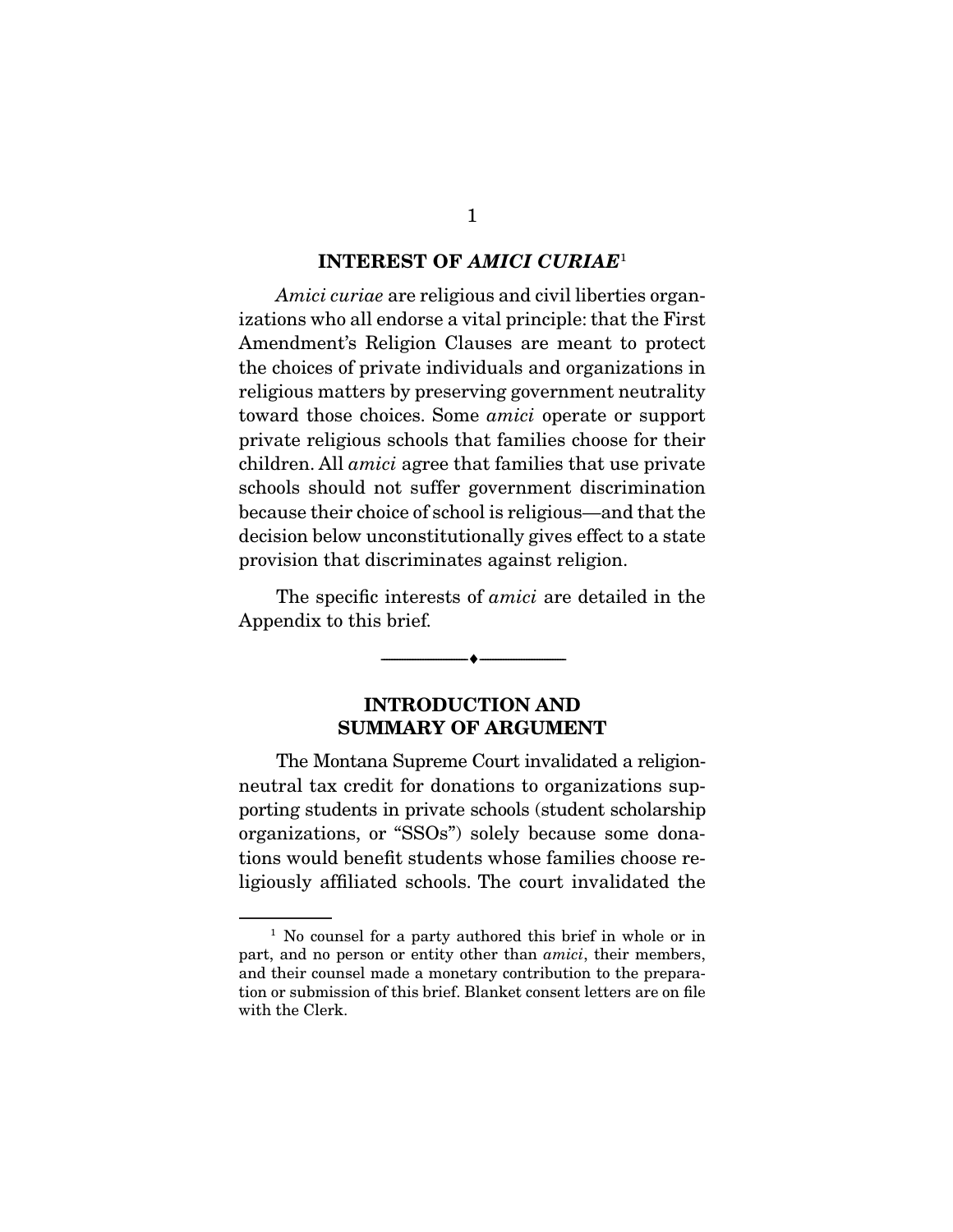program under the state constitutional provision, Article X,  $\S$  6(1), that prohibits any "direct or indirect appropriation or payment" of public funds "to aid any church, school," or other institution "controlled in whole or part by any church, sect, or denomination." The court thus relied on a provision singling out religious schools for exclusion from a neutral program of government benefits. By depriving petitioners of access to benefits on this basis, the ruling below violates the First Amendment's Free Exercise Clause.

I. This Court has held—consistent with its longstanding prohibition on discrimination against religion—that government violates the Free Exercise Clause when it "den[ies] a generally available benefit solely on account of religious identity" or status. *Trinity Lutheran Church v. Comer*, 137 S. Ct. 2012, 2019 (2017) (holding that state could not declare an organization ineligible for a playground-resurfacing grant on the ground that it was a church). Here, likewise, the Montana Supreme Court invalidated the tax-credit program "solely on" a discriminatory ground: that some families receiving scholarships would use the scholarships to send their children to religious schools.

 It is irrelevant that, as a matter of remedy, the court struck down the entire program (Pet. App. 32-34). The court relied on a legal rule that singles out religious activity for exclusion from a state benefit, and it gave effect to that rule to deny the benefits. Because the state court based its authority to act on an unconstitutional ground of decision, this Court should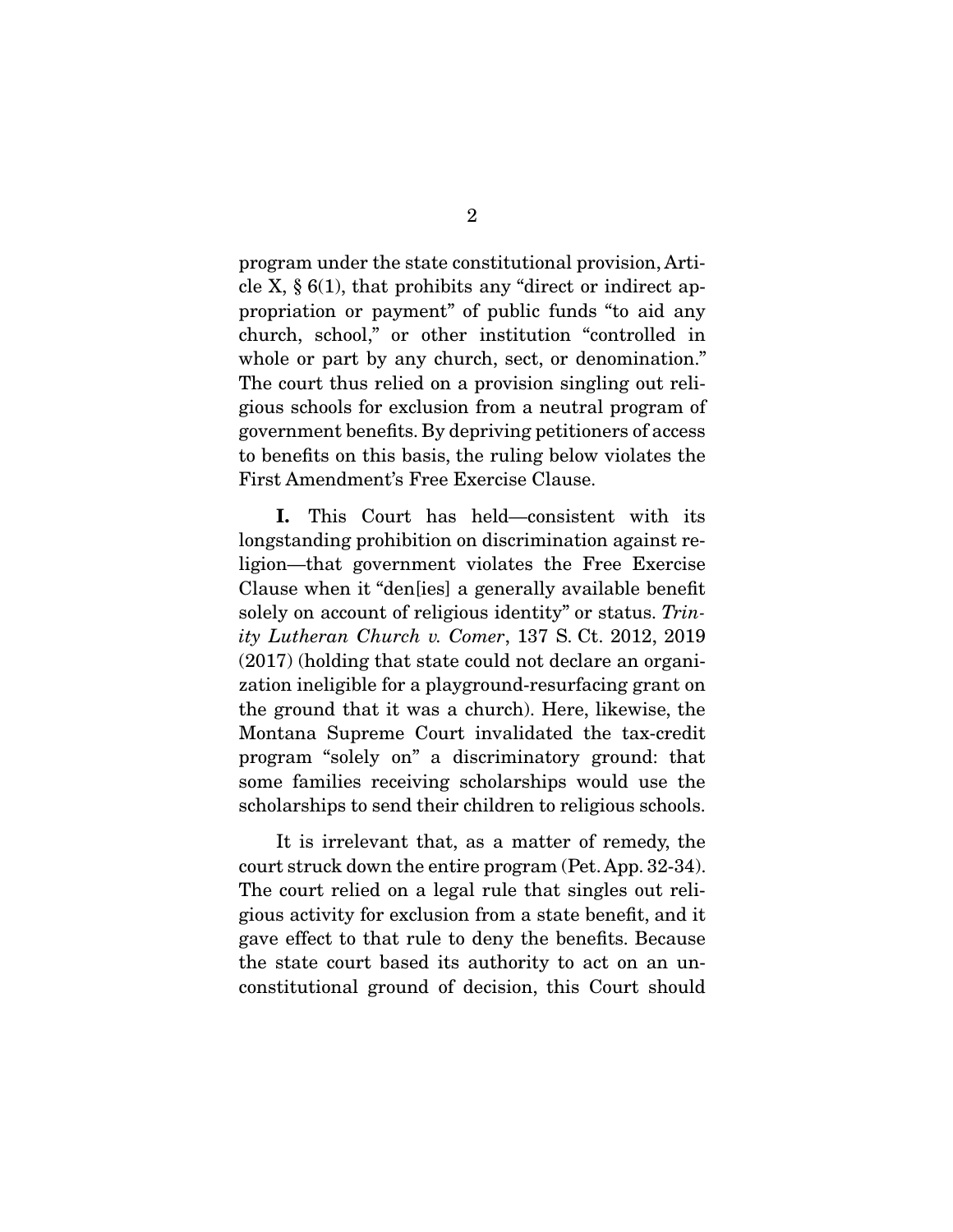reverse and remand for the court below to proceed only on grounds consistent with the federal Constitution.

II. *Trinity Lutheran* forbade discrimination based on religious status, reserving the question whether the state might discriminate against claimants who would use the benefit for activities that included religious teaching. But a "status-use" distinction cannot be the proper constitutional line for discrimination against religion in student-aid programs. The status-use distinction conflicts with the Free Exercise Clause's text and this Court's jurisprudence, both of which protect the right not just to have a religious identity but to act on it—here, by including religious teaching in the education that a school provides and a family chooses.

 Moreover, the status-use distinction collapses in the context of benefits for religiously grounded K-12 education. Religious schools teach the same secular subjects as other schools; in providing benefits assisting the teaching of these subjects, the state cannot discriminate on the basis that some of the schools also teach religion. To bar religious schools from an education-benefits program is to bar them because they teach religion as well: that is, to bar them because of their religious status or identity. Moreover, schools that go beyond mere religious affiliation to integrate religion into their secular subjects—and families who use those schools—do so because their religious identity permeates education. Whether called "belief or status" or "use," "[i]t is free exercise either way" (*Trinity Lutheran*, 137 S. Ct. at 2026 (Gorsuch, J., concurring in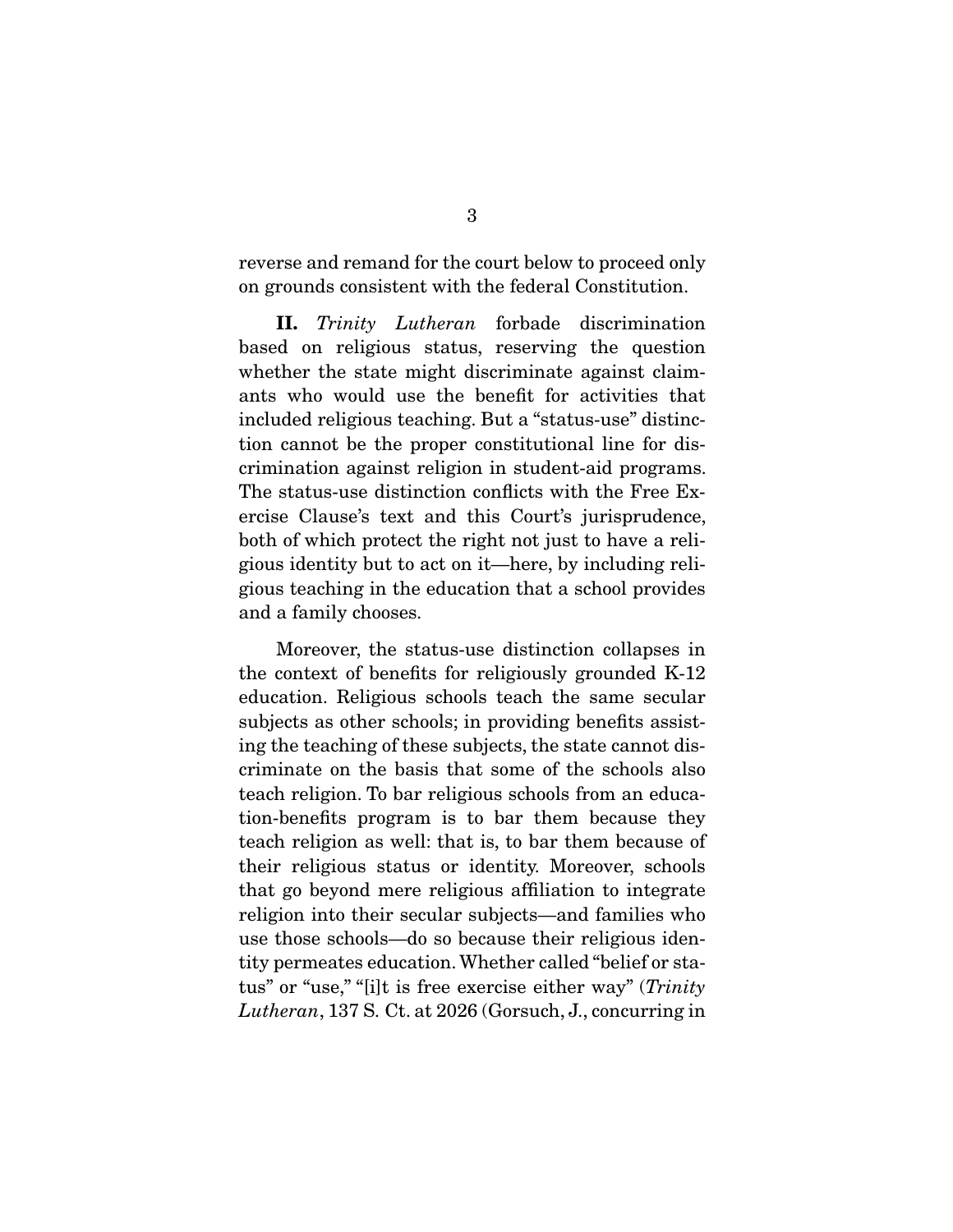part)), and the state presumptively cannot discriminate against it.

 Finally, this Court's decision in *Locke v. Davey*, 540 U.S. 712 (2004), provides no basis for giving government substantial room to discriminate against religious uses of a benefit. *Locke* allowed a denial of benefits to students majoring in devotional theology, a "distinct category of instruction" compared with the range of other subjects, and it noted that the state permitted students receiving benefits to attend religious schools and take religious courses. *Id.* at 721, 724-25. That narrow ruling is essentially limited to aid supporting the training of clergy. It provides no warrant for state rules, like the one applied below, that discriminatorily bar beneficiaries from any use of their benefit at religious schools, including use for the secular education the schools provide.

III. A. In addition, discrimination against religious uses of general benefits presumptively offends basic principles underlying the Free Exercise Clause and the First Amendment's Religion Clauses as a whole—government neutrality toward religion and protection of private choice in matters of religion ("voluntarism"). In the context of government benefits available in both religious and nonreligious settings, all the basic constitutional principles point in the same direction: forbidding government from favoring either religious choices or secular choices. In this case, neutrality toward religion in the "formal" sense (giving aid on a religion-blind basis, i.e., without religious classifications) also embodies voluntarism and neutrality in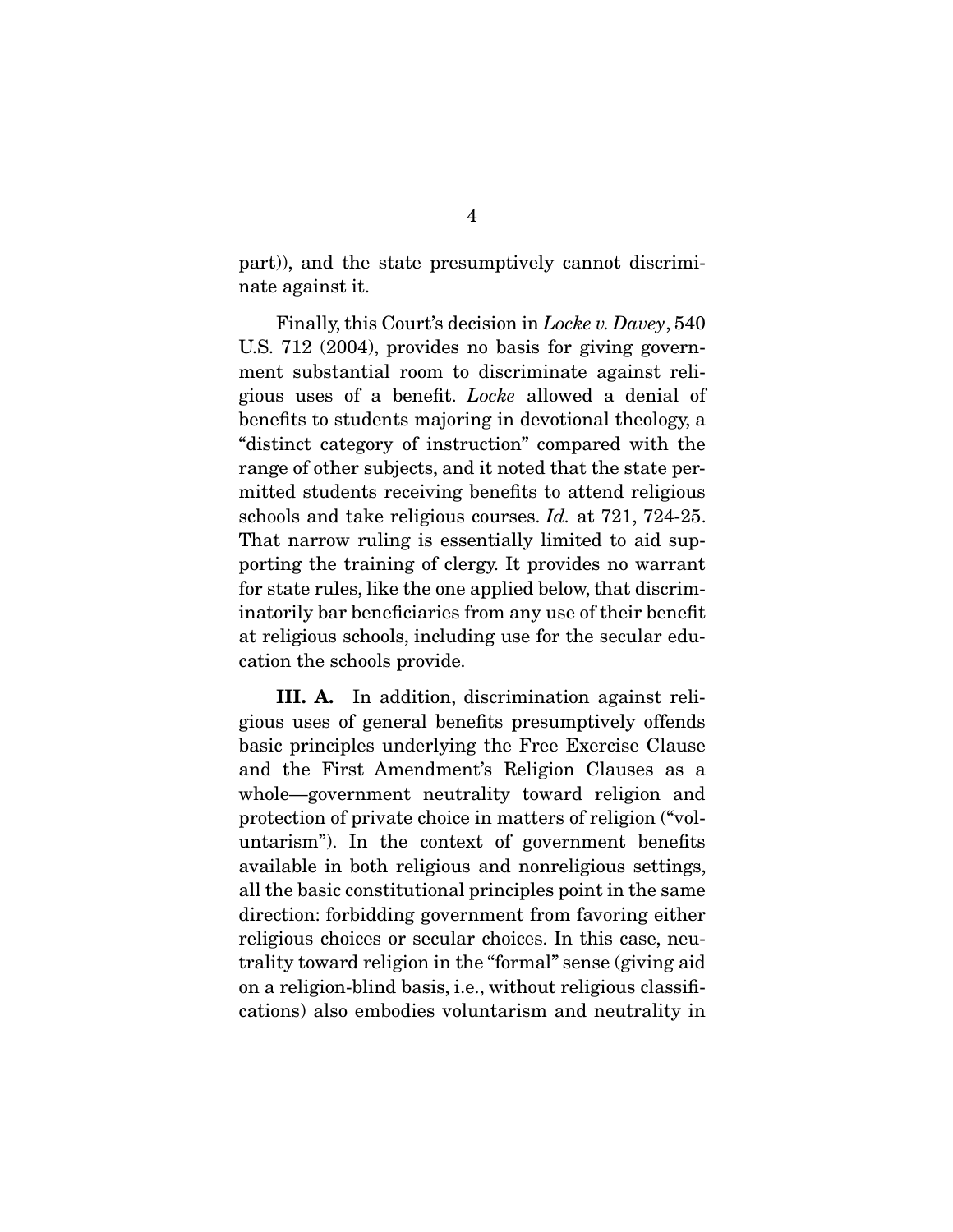the "substantive" sense (that is, creating neutral incentives that neither discourage nor encourage individuals' religious choices).

B. Tax credits for contributions to SSOs provide a clear case for requiring government neutrality toward private religious choices. Under the decision below, the choice by some families to use their benefits state-encouraged scholarships—at religious schools entirely deprives them of the benefits. Invalidating the program because it includes religious schools also penalizes those taxpayers who donate to enable families to choose religious schools. And when a private-choice program is administered through tax credits, the element of choice increases and the flimsy connection between government and religion becomes even flimsier. Taxpayers choose whether or not to contribute to an SSO and claim a credit, and the government, by declining to impose a tax, does not force dissenting taxpayers to contribute to whatever religious uses beneficiaries of the program choose to make. To invalidate such a program of private choice based on a rule discriminating against religion violates free exercise.

--------------------------------- ---------------------------------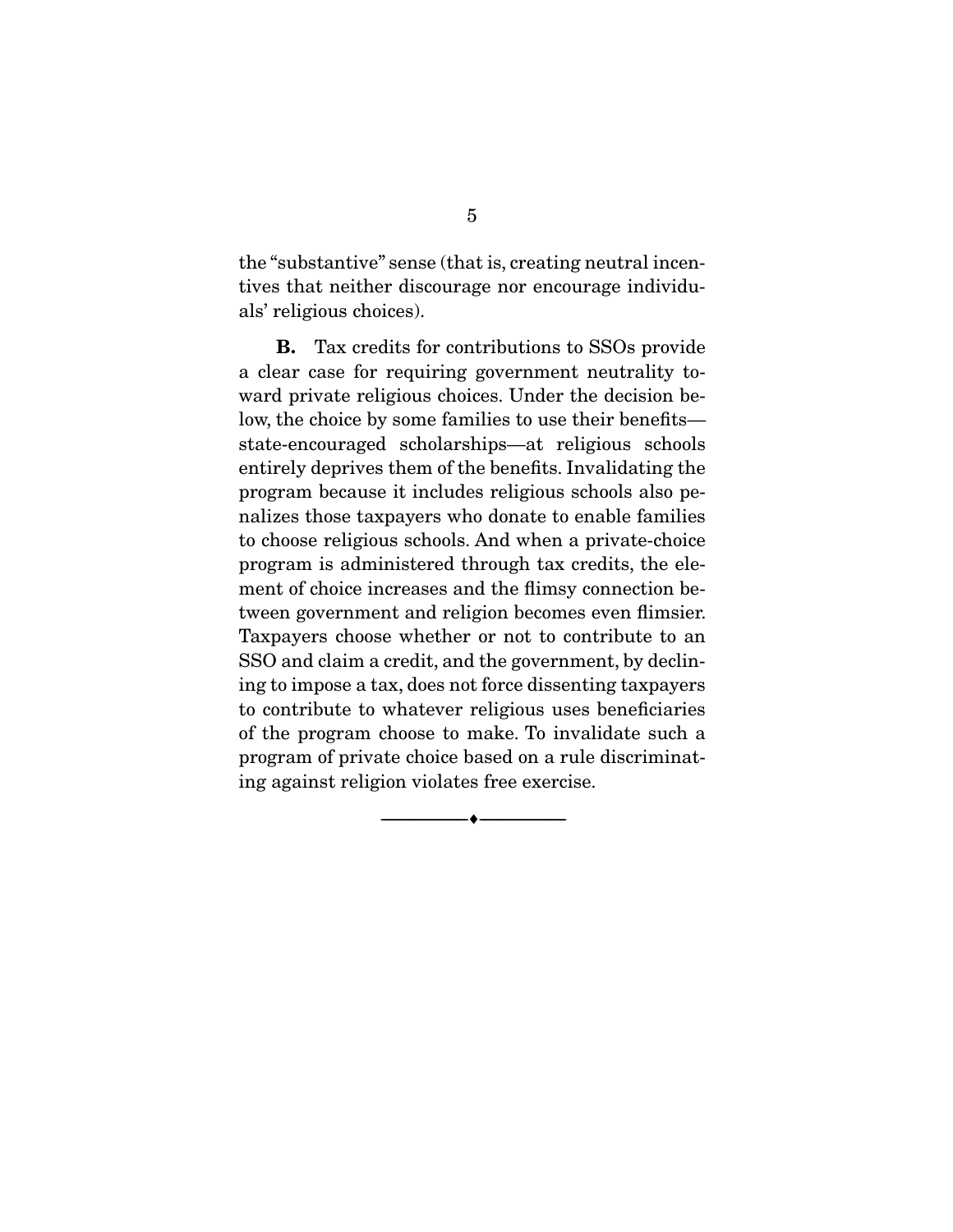#### ARGUMENT

## I. The Montana Supreme Court Relied on a Constitutional Provision That Singles Out Religion to Deny Otherwise Available Educational Benefits That Would Assist Families.

 The Montana program involved here is neutral toward religion: it gives a tax credit for any taxpayer who donates to an SSO, and any family may seek scholarships from SSOs to attend either secular or religious private schools. The Montana Supreme Court invalidated the program solely on the basis of the state constitution's Article X, § 6, which prohibits any "direct or indirect appropriation or payment" of public funds "to aid any church, school," or other institution "controlled in whole or part by any church, sect, or denomination." The constitutional violation, according to the court, was that the program "aids sectarian schools." Pet. App. 17; see *id.* at 28 ("The Legislature violates Article X, Section 6's prohibition on aid to sectarian schools when it provides any aid [to such schools], no matter how small."). The court's legal rule thus singles out religious schools, and the families using them, for exclusion from generally available government benefits.

 Such discrimination against religion is presumptively unconstitutional. "The Free Exercise Clause 'protect[s] religious observers against unequal treatment' and subjects to the strictest scrutiny laws that target the religious for 'special disabilities' based on their religious status." *Trinity Lutheran Church v. Comer*, 137 S. Ct. 2012, 2019 (2017) (quoting *Church of Lukumi Babalu Aye v. Hialeah*, 508 U.S. 520, 533, 542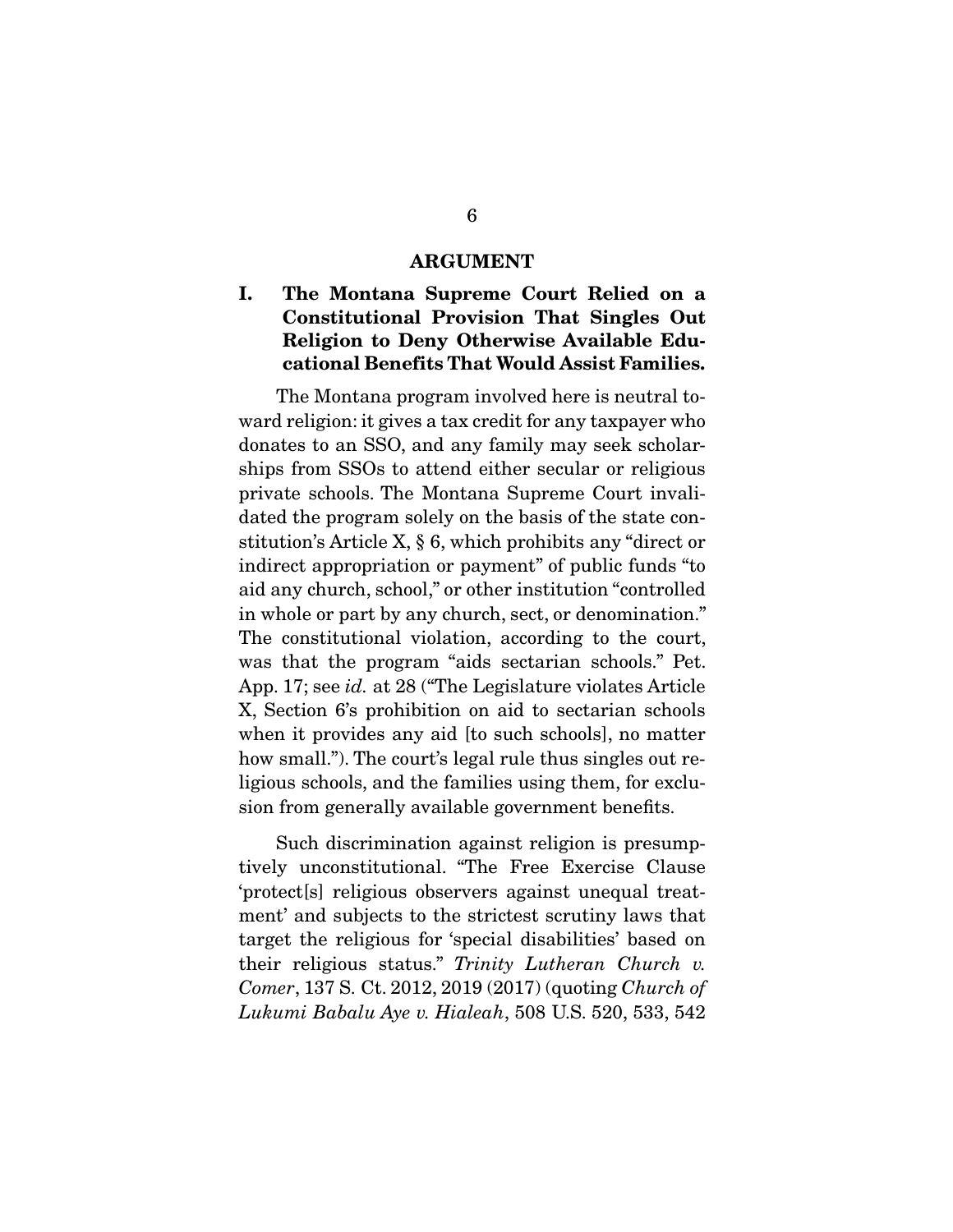(1993)) (modifications by the Court). Thus the government violates the Free Exercise Clause when it "den[ies] a generally available benefit solely on account of [the claimant's] religious identity" or status. *Trinity Lutheran*, 137 S. Ct. at 2019 (holding that state could not declare an organization ineligible for a grant supporting playground resurfacing on the ground that it was a church). Indeed, a rule excluding religious schools and children attending them from " 'the benefits common to the rest of [their] fellow-citizens'" is "odious to our Constitution." *Id.* at 2024-25 (quotation omitted).

 It is irrelevant that the Montana Supreme Court ultimately invalidated the SSO tax-credit program entirely. The court acted solely on the authority of a state constitutional provision that discriminates against religion on its face. The court struck down the program because religious schools would benefit from it, not because private schools would benefit generally. Under the Supremacy Clause, courts "must not give effect to state laws that conflict with federal laws." *Armstrong v. Exceptional Child Ctr., Inc.*, 135 S. Ct. 1378, 1383 (2015). That includes state constitutional provisions that conflict with the Free Exercise Clause or other federal constitutional rights. See *Trinity Lutheran*, 137 S. Ct. at 2023 (asserted state constitutional interest in discrimination " 'is limited by the Free Exercise Clause'") (quoting *Widmar v. Vincent*, 454 U.S. 263, 276 (1981)); see also *Hunter v. Underwood*, 471 U.S. 222 (1985) (invalidating a provision of the Alabama constitution). Under judicial review, a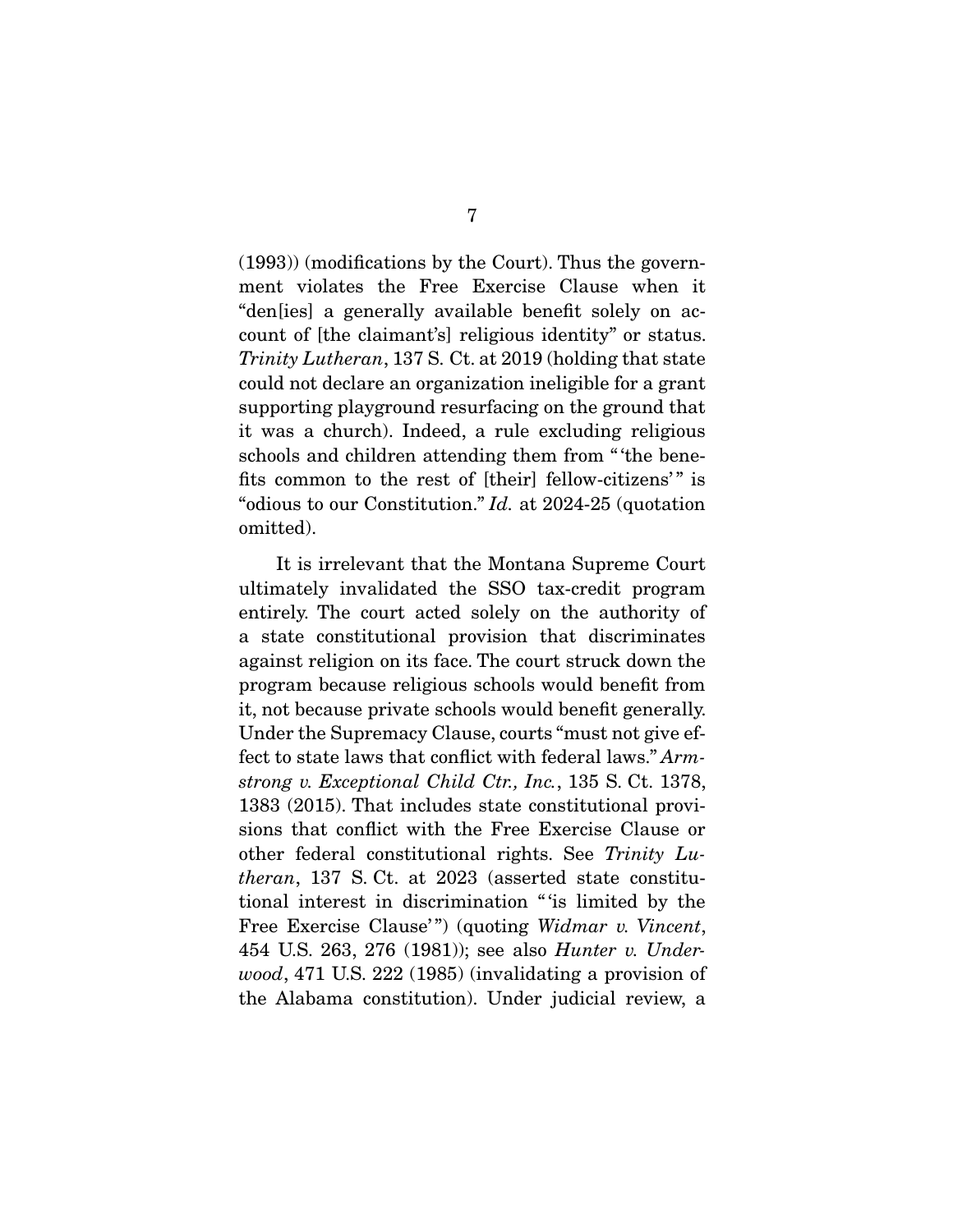court must "disregar[d]" an unconstitutional provision, *Marbury v. Madison*, 5 U.S. (1 Cranch) 137, 178 (1803); such a provision is "inoperative" and cannot "supersede any existing valid law." *Chicago, I. & L.R. Co. v. Hackett*, 228 U.S. 559, 566 (1913). By striking down the taxcredit program, the court below "g[a]ve effect" to the discriminatory state constitutional rule instead of "disregard[ing]" it.

 A state generally has no obligation to enact a program of benefits for private education in the first place. But once the legislature has enacted such a program, a court cannot invalidate it by giving operative legal effect to a state provision that unconstitutionally discriminates against religion. Courts have power to act only on the basis of valid legal provisions and rules.

 The rest of this brief therefore addresses why Article X, § 6, is unconstitutional as applied in this case. Because that application of the provision is unconstitutional, the state court's decision based on it cannot stand. Accordingly, this Court should reverse and remand for the court below to proceed only on grounds consistent with the U.S. Constitution.

II. Denial of Neutrally Available Benefits Violates the Free Exercise Clause Not Only When Singling Out Religious "Status" or "Identity," but Also When Singling Out Religious Uses of Such Benefits.

*Trinity Lutheran* forbade discrimination on the ground of claimants' religious "status" or "identity." 137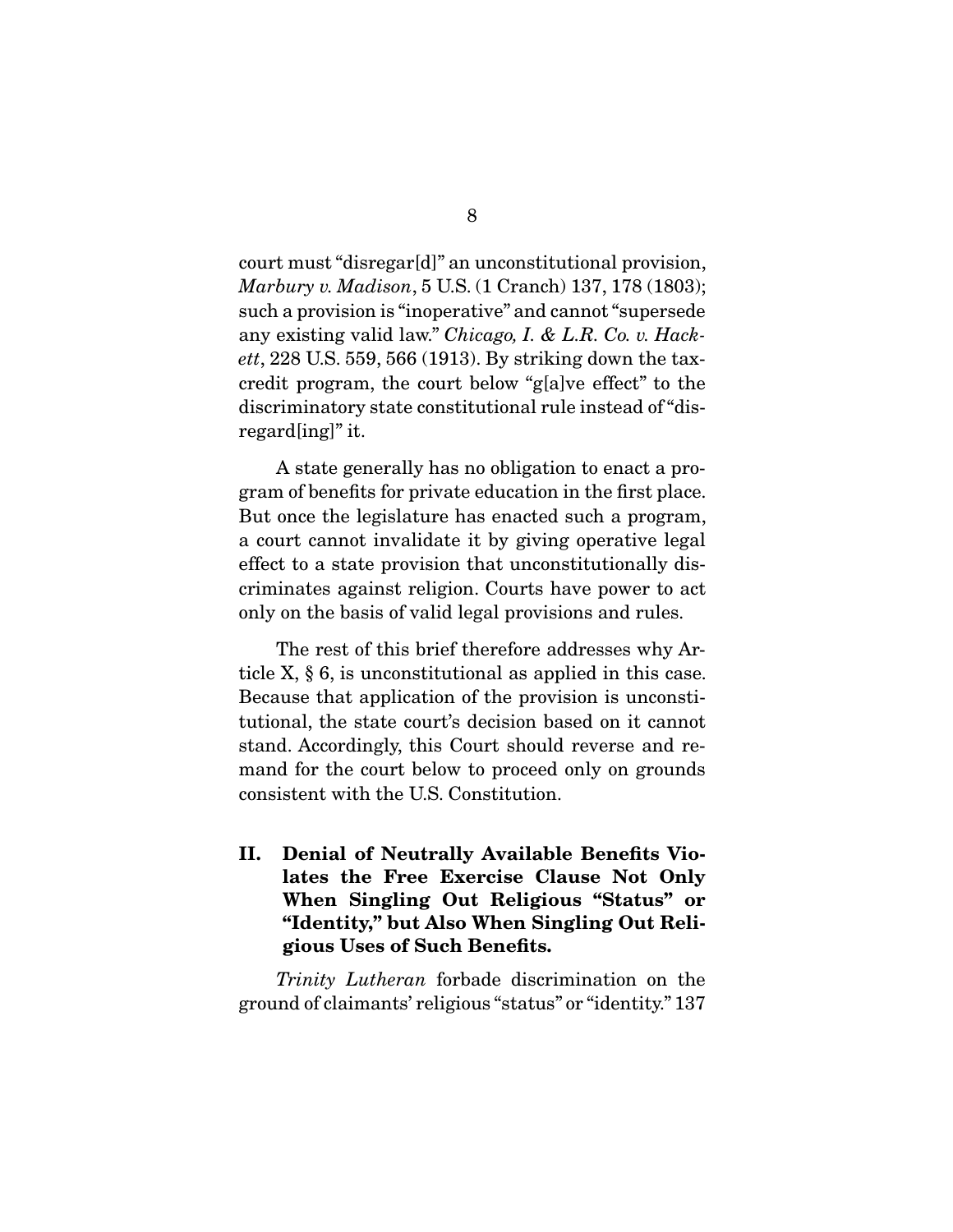S. Ct. at 2019. It reserved the question whether the state could discriminate on the ground that claimants would use the benefit for activities involving religious teaching. *Id.* at 2024 n.3. But a "status-use" distinction cannot be the proper constitutional line concerning discrimination against religion in student-aid programs. That distinction conflicts with the text of the Free Exercise Clause and decisions of this Court, and it collapses in the context of benefits to religiously grounded education.

## A. Discrimination Against Religious Uses Conflicts with the Text of the Free Exercise Clause.

 First, the constitutional text offers no basis for distinguishing a beneficiary's religious affiliation from its use of benefits. It is difficult to "see why the First Amendment's Free Exercise Clause should care" about a "status-use" distinction when "that Clause guarantees the free *exercise* of religion, not just the right to inward belief (or status)." *Trinity Lutheran*, 137 S. Ct. at 2026 (Gorsuch, J., concurring in part) (emphasis in original). The clause encompasses "two concepts, freedom to believe and freedom to act." *Cantwell v. Connecticut*, 310 U.S. 296, 303 (1940). "[T]he 'exercise of religion' often involves not only belief and profession but the performance of (or abstention from) physical acts: assembling with others for a worship service, participating in sacramental use of bread and wine, proselytizing, abstaining from certain foods or certain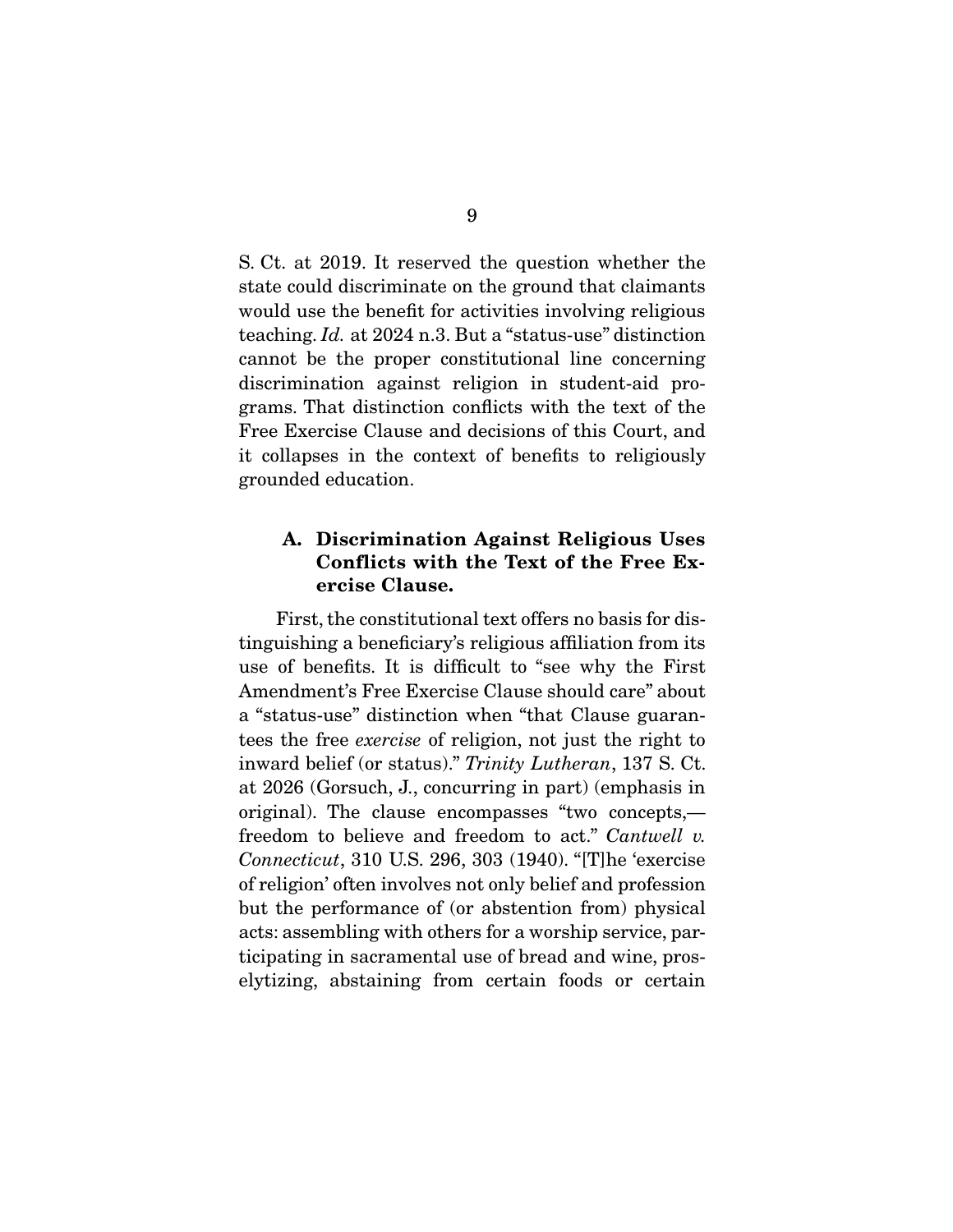modes of transportation." *Employment Division v. Smith*, 494 U.S. 872, 877 (1990).

 The "exercise of religion" covers not just having a religious identity but also living out that religious identity, including giving or receiving religious instruction in educational institutions. The constitutional text simply cannot support forbidding discrimination against religious affiliation but allowing discrimination against religious teachings and activities.

### B. Discrimination Against Religious Uses Conflicts with This Court's Free Exercise Clause Decisions.

 When citizens "use" a government benefit to support religiously grounded schools or help their children attend them, they engage in religious actions. This Court's Free Exercise Clause decisions forbid discrimination and non-neutrality not only against religious affiliation but also against those who live out their religious identity in actions. See, e.g., *Lukumi*, 508 U.S. 520; *Thomas v. Review Board*, 450 U.S. 707 (1981); *McDaniel v. Paty*, 435 U.S. 618 (1978); *Sherbert v. Verner*, 374 U.S. 398 (1963).2

<sup>2</sup> This Court has reaffirmed *Sherbert* and *Thomas* on the ground that when a state's unemployment-benefits law recognizes certain reasons as "good cause" for declining available work, the state's refusal to accept a religiously based reason is nonneutral toward religious exercise. *Employment Division v. Smith*, 494 U.S. 872, 884 (1990).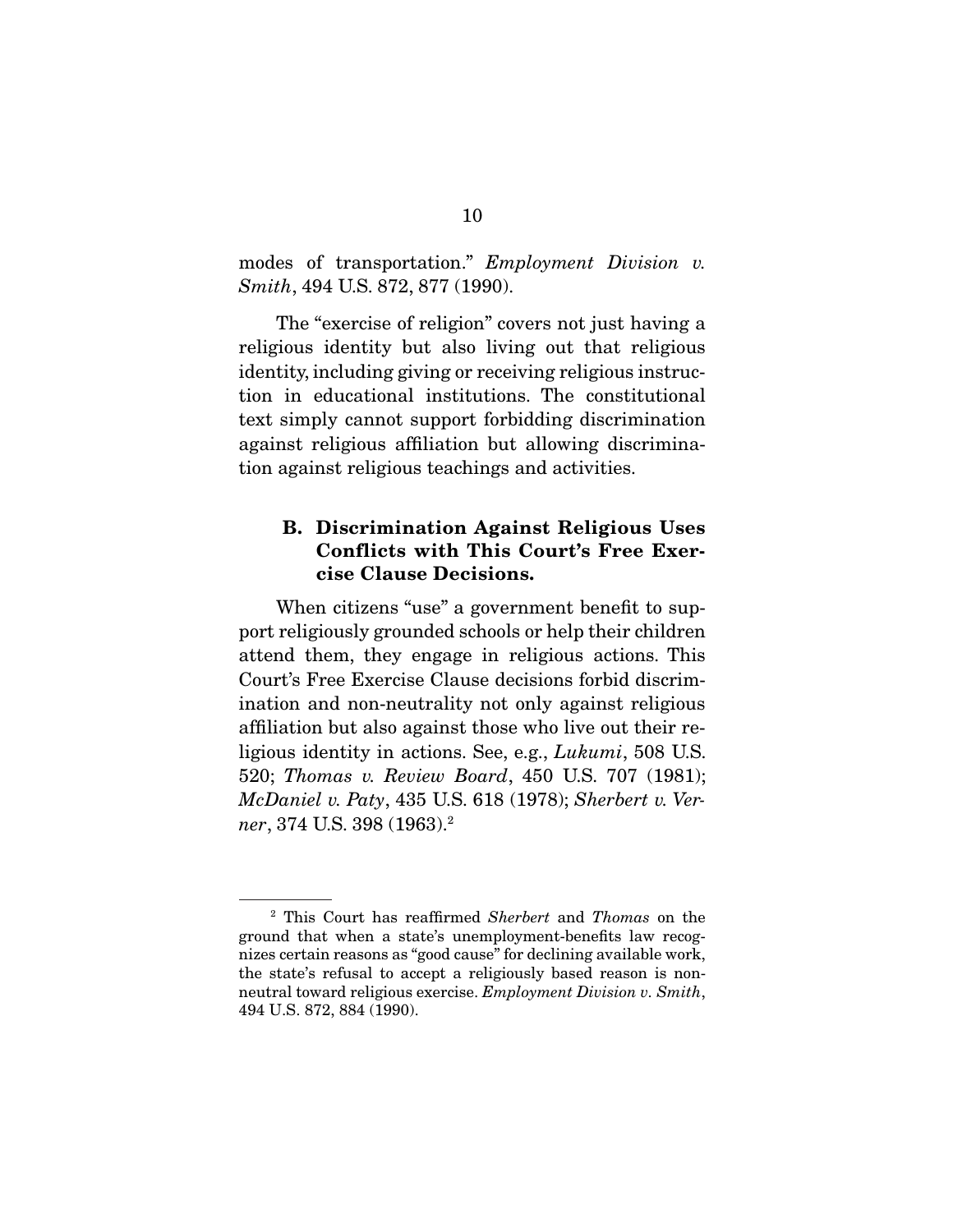In *Sherbert*, for example, South Carolina denied unemployment benefits to a woman who had been discharged from her job and refused to accept a different job in which she would be required to work on Saturday, her Sabbath. The state did not penalize Adele Sherbert because she was a Seventh-day Adventist; it penalized her because she acted in accordance with that identity and status. *Sherbert*, 374 U.S. at 404. This Court still found the denial of benefits unconstitutional.

 Likewise, in *Thomas*, the Court held unconstitutional the state's denial of unemployment benefits to a Jehovah's Witness who had resigned his job rather than produce armaments in violation of his beliefs. The state did not penalize Eddie Thomas for being a Jehovah's Witness; it penalized him for acting on that identity. The government violates free exercise if, absent a compelling reason, it "conditions receipt of an important benefit upon *conduct* proscribed by a religious faith, or ... denies such a benefit because of *conduct* mandated by religious belief, thereby putting substantial pressure on an adherent to modify his *behavior* and to violate his beliefs." *Thomas*, 450 U.S. at 717-18 (emphases added).

 Moreover, *McDaniel v. Paty*—which is sometimes cited as an example of this Court invalidating discrimination based on "status" (see *Trinity Lutheran*, 137 S. Ct. at 2020)—actually reflects a broader rule. *McDaniel* struck down a state constitutional provision barring clergy from serving in the state legislature or a state constitutional convention. The plurality held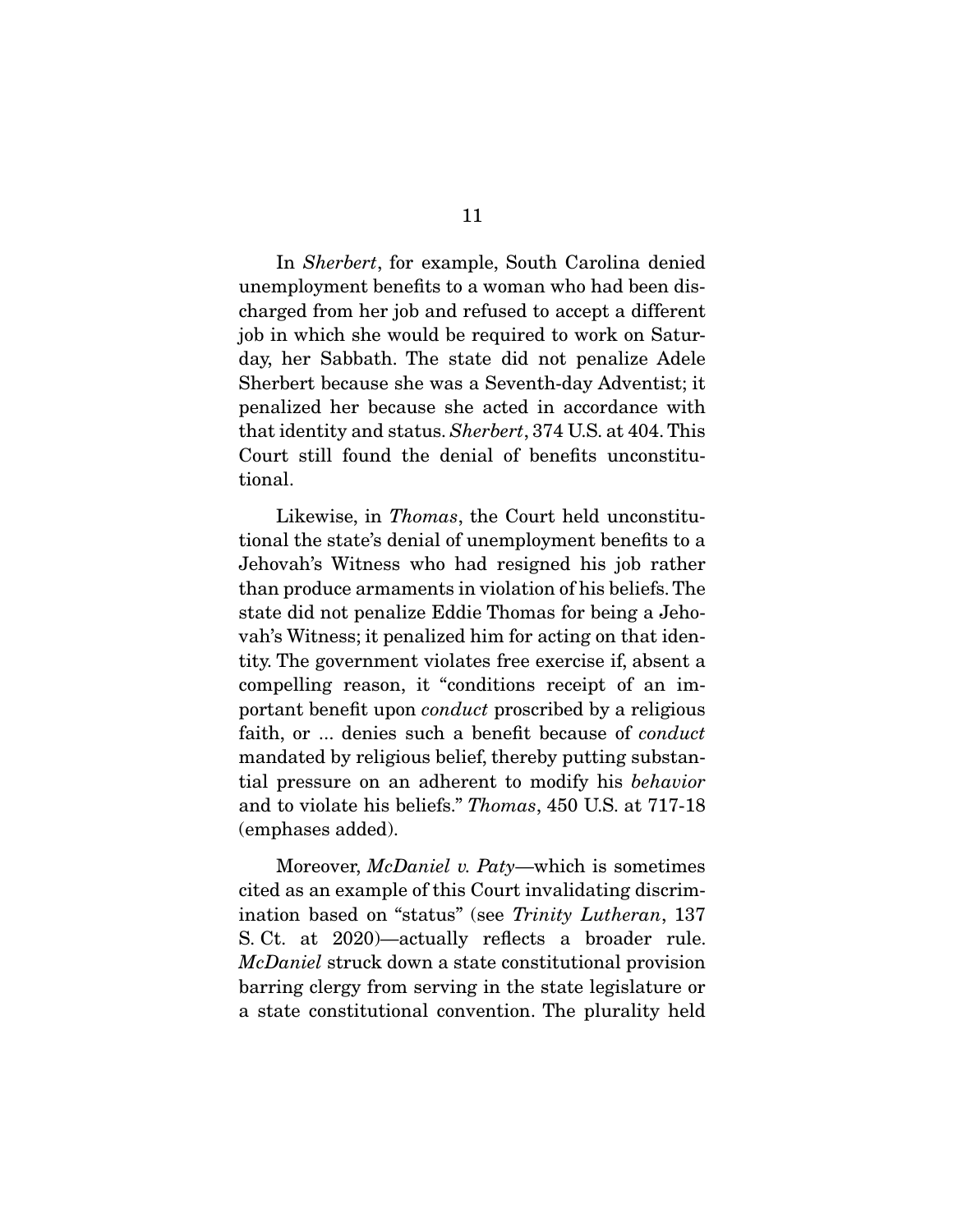that the state had placed an unconstitutional disability on McDaniel—ineligibility for office—because of his "status as a 'minister.' " 435 U.S. at 627. But it immediately noted that Tennessee defined ministerial status "in terms of conduct and activity." *Id.* Tennessee's interest in disestablishment could not justify discriminating against this religious activity. *Id.* at 627-29.

 As Justice Brennan noted in his influential concurring opinion, the state had actually asserted a distinction between mere religious affiliation and something more: the state court had defended the disqualification because it rested "not [on] religious belief, but [on] the career or calling, by which one is identified as dedicated to the full time promotion of the religious objectives of a particular religious sect." *Id.* at 630 (Brennan, J., concurring in the judgment) (brackets added, internal quotation marks omitted).

 Justice Brennan rejected that distinction for reasons that are highly relevant here:

Clearly, freedom of belief protected by the Free Exercise Clause embraces freedom to profess or practice that belief, even including doing so to earn a livelihood. One's religious belief surely does not cease to enjoy the protection of the First Amendment when held with such depth of sincerity as to impel one to join the ministry.

*Id.* at 631. *McDaniel* thus illustrates that the state may not discriminate against a person's religious practice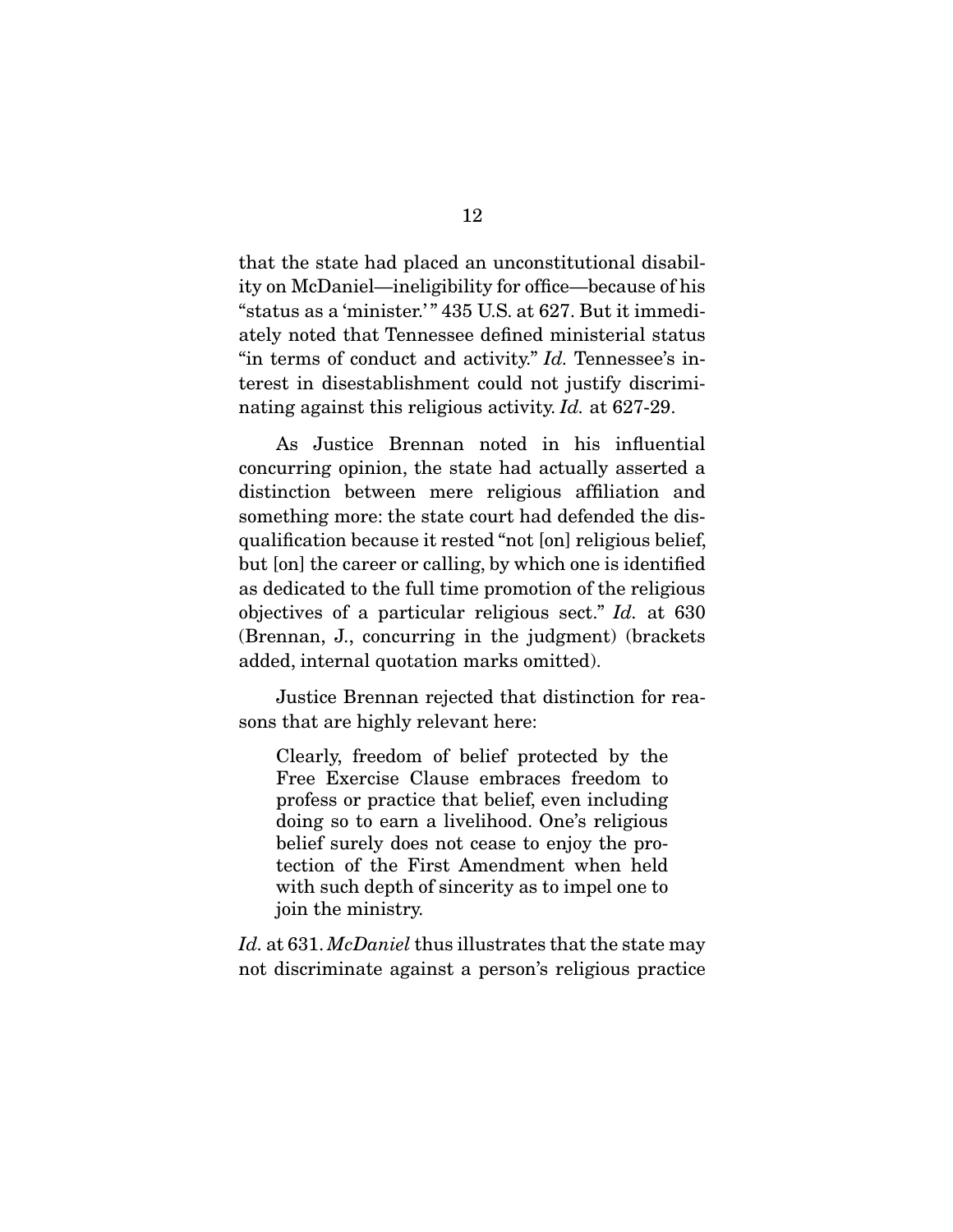on the ground that the person pursues it seriously or pervasively. Justice Brennan continued (*id.* at 632):

The provision imposes a unique disability upon those who exhibit a defined level of intensity of involvement in protected religious activity. Such a classification as much imposes a test for office based on religious conviction as one based on denominational preference. A law which limits political participation to those who eschew prayer, public worship, or the ministry as much establishes a religious test as one which disqualifies Catholics, or Jews, or Protestants.

*McDaniel* likewise condemns placing a "unique disability" upon religious uses of a neutral educational benefit. Forbidding religious uses of such aid discriminates against those families and schools whose "intensity" of religious practice calls for integrating religion into the educational process. Such discrimination imposes a bar as much "based on religious conviction as one based on denominational preference" or religious affiliation. *Id.* at 632. The Free Exercise Clause forbids discrimination against schools (and their students) not only when it rests on mere religious affiliation, but also when it rests on the act of integrating religious content into teaching.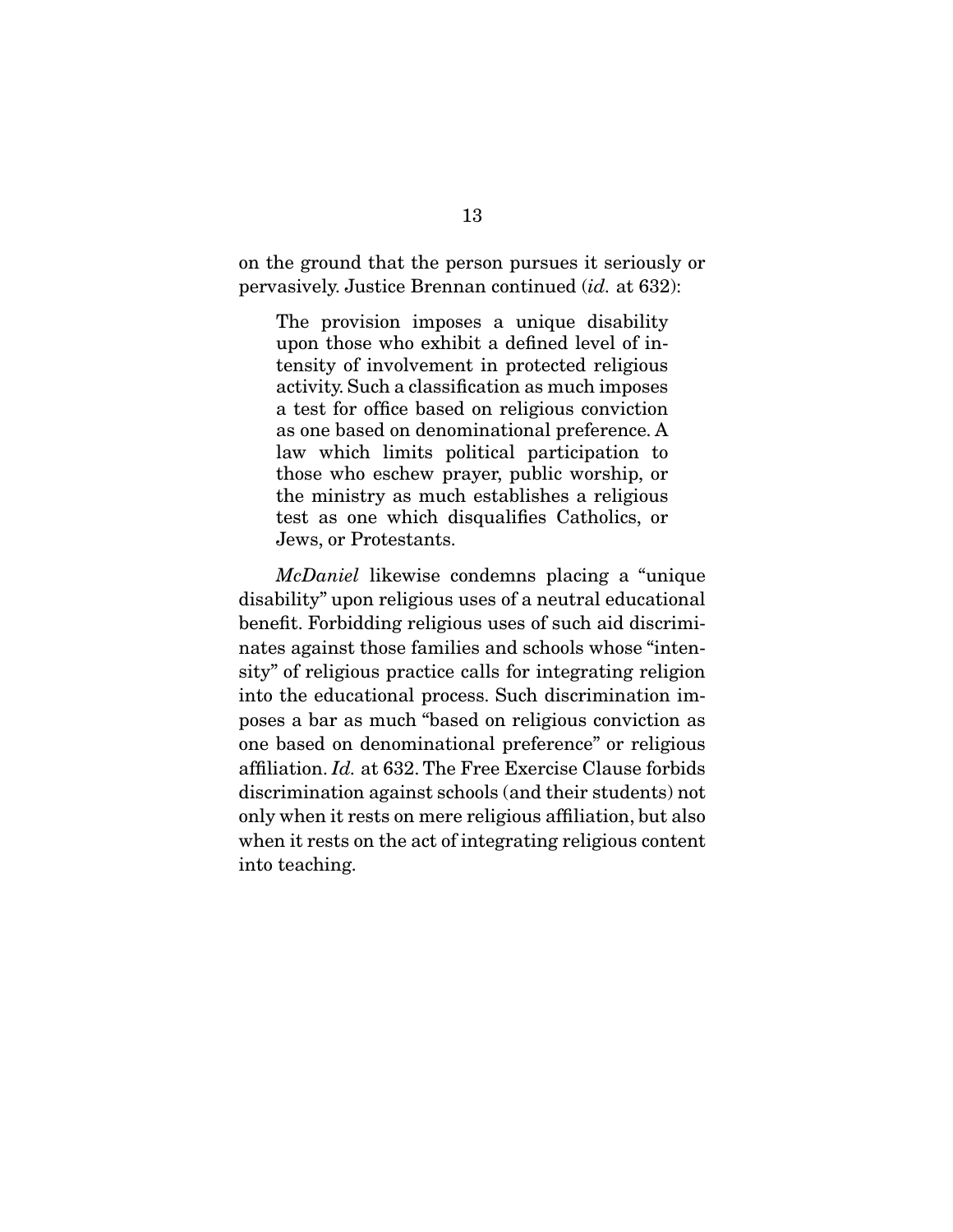## C. The Status-Use Distinction Collapses in the Context of Religiously Grounded Schools, Because They Offer Education of Secular Value While Incorporating Their Religious Identity.

 The distinction between religious status and religious use of funds, if ever valid, collapses in the context of instruction in religious schools. See *Trinity Lutheran*, 137 S. Ct. at 2025-26 (Gorsuch, J., concurring in part) (arguing that the distinction is unstable). It collapses for two related but independent reasons.

 1. First, religious schools typically provide instruction in the familiar range of subjects—English, history, math, science—while also teaching a religion class or conducting chapel services or, in some cases, integrating relevant religious perspectives and teachings into the secular subjects. The religious elements could be characterized as religious "uses." But simultaneously, religious schools "teach the full secular curriculum and satisfy the compulsory education laws." Douglas Laycock, *Comment: Churches, Playgrounds, Government Dollars—And Schools?*, 131 Harv. L. Rev. 133, 162 (2017). Schools participating in the Montana program must satisfy the compulsory enrollment law and must teach basic subjects required in the public schools. Mont. Code Ann. § 15-30-3102(7)(f ); *id.* § 20-5- 109(4).

 Since religious schools teach the same subjects as other schools, to bar them from an education-benefits program is to bar them because they additionally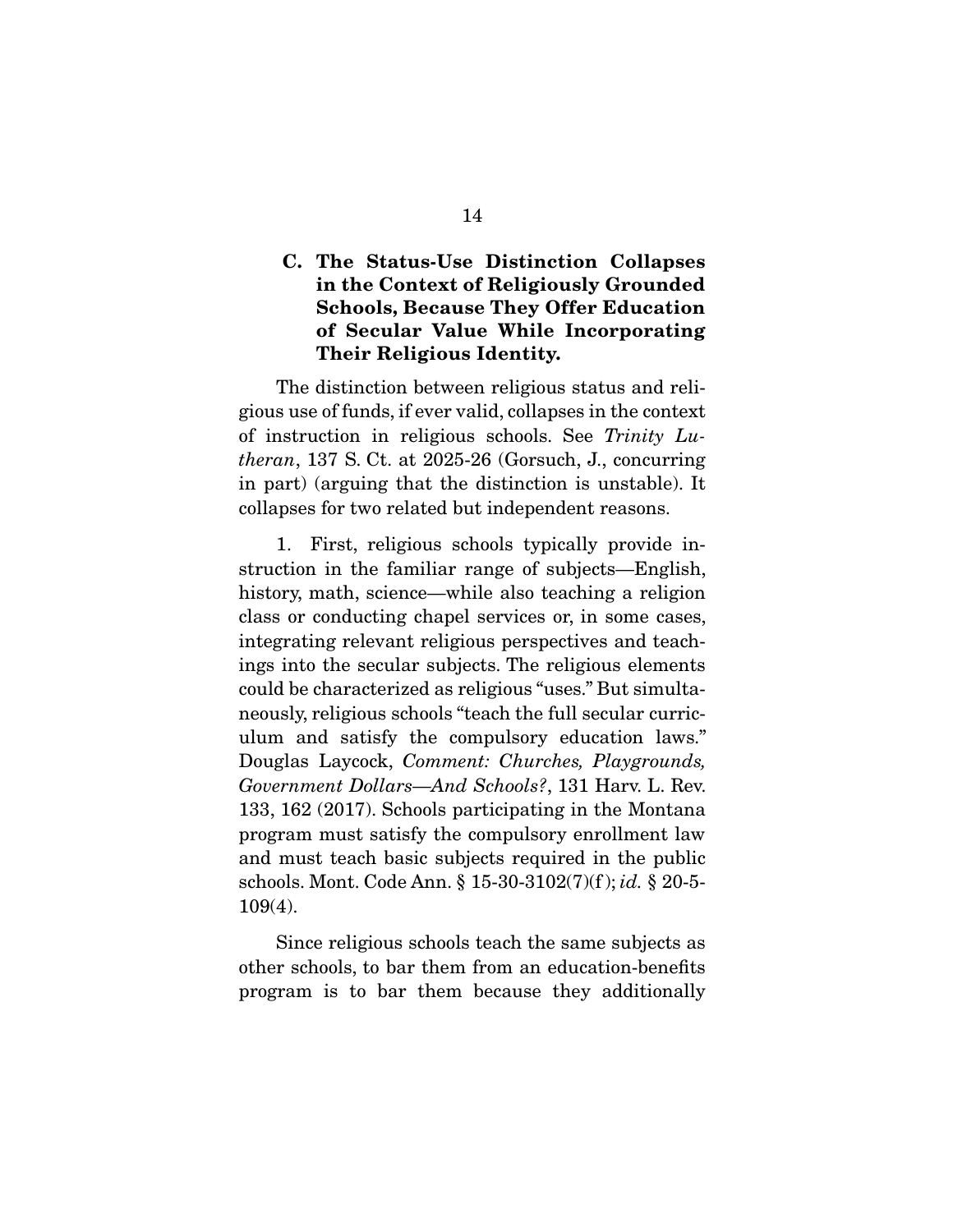provide religious instruction. "If we consider that [state aid] is funding the secular curriculum, [the schools are] excluded because of who and what they are—exactly what *Trinity Lutheran* says is unconstitutional." Laycock, *supra*, 131 Harv. L. Rev. at 162.3

 2. There is a second way in which the status-use distinction collapses with respect to religious schools. As already discussed, the exclusion of religious uses of educational benefits targets religious schools that incorporate faith into their secular instruction: those that perceive most or all aspects of life from a religious lens. See pp. 11-12 *supra*. But these schools' religious identity is defined by such teaching. Denying benefits to the schools (and the students who attend them) simply because they incorporate such teaching imposes a penalty on "those who take their religion seriously, who think that their religion should affect the whole of their lives." *Mitchell v. Helms*, 530 U.S. 793, 827-28 (2000) (plurality opinion of Thomas, J., for four justices).

 "[M]any of those who choose religious schools believe that secular knowledge cannot be rigidly separated from the religious without gravely distorting the child's education.... From this perspective, it is not sufficient to introduce religious education on the side." Michael W. McConnell, *The Selective Funding Problem: Abortions and Religious Schools*, 104 Harv. L. Rev. 989,

<sup>&</sup>lt;sup>3</sup> The state here clearly receives full secular educational value for the aid that is ultimately used at religious schools. Whether or not one could ever argue that the state is not receiving full value from its aid, no such argument is possible here, where the tax credit is capped at \$150 annually.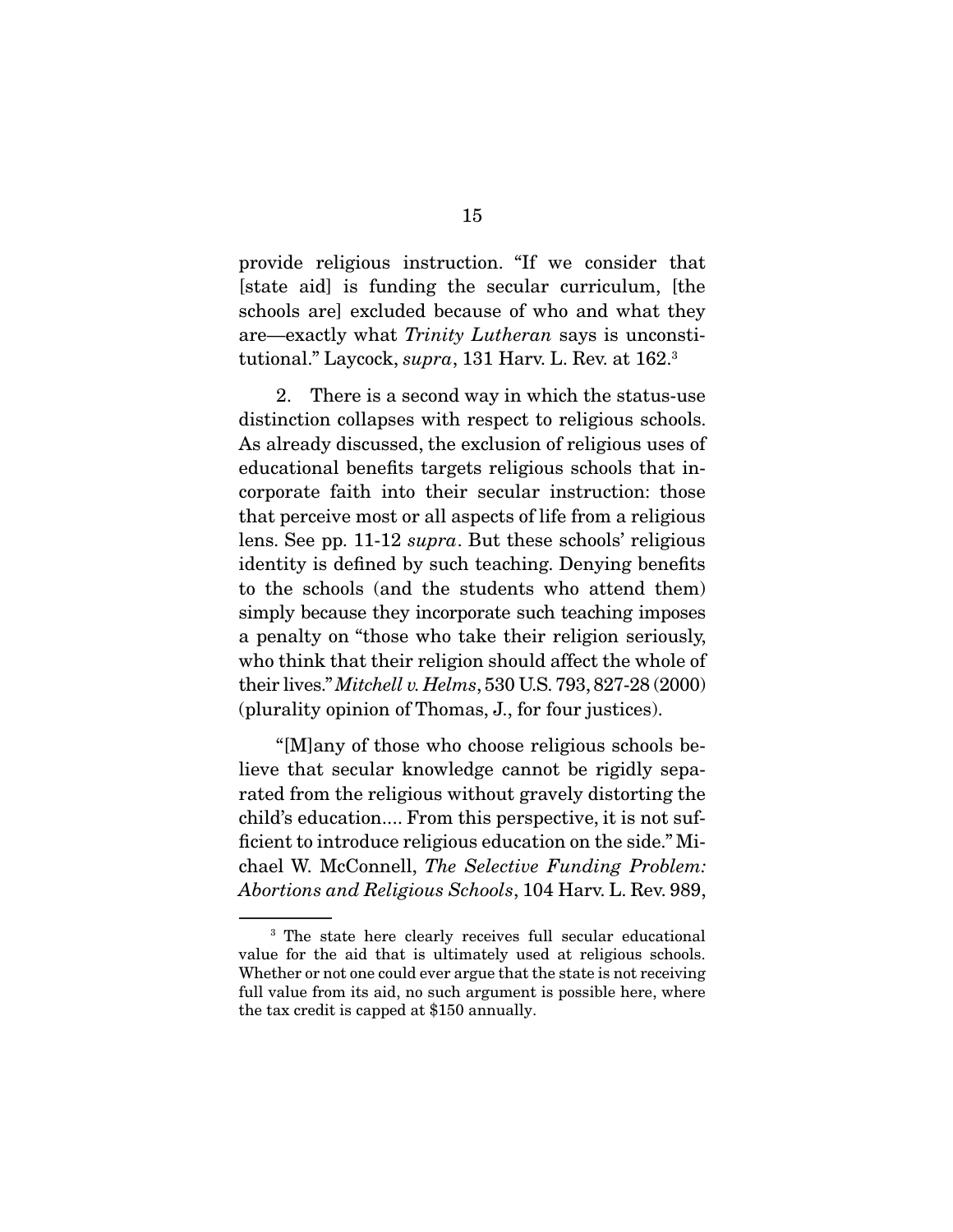1017-18 (1991). To allow aid to religious schools but not to their religiously grounded teaching "singles out those religions that cannot accept such 'bracketing' of religious teaching, and penalizes them by denying them the entire state educational benefit." Thomas C. Berg, *Vouchers and Religious Schools: The New Constitutional Questions*, 72 U. Cin. L. Rev. 151, 177 (2003). It imposes a "unique disability upon those who exhibit a defined level of intensity of involvement in protected religious activity." *McDaniel*, 435 U.S. at 632 (Brennan, J., concurring in the judgment).

 Thus, the context of religious schooling validates Justice Gorsuch's prediction that the distinction between status and use cannot remain stable. "[T]he same facts can be described both ways." *Trinity Lutheran*, 137 S. Ct. at 2026 (Gorsuch, J., concurring in part). It is untenable to prohibit a state from discriminating against schools because they are religious but allow it to discriminate against schools because they add religious instruction to secular instruction. Accordingly, whatever "play in the joints" exists between the Religion Clauses (*Trinity Lutheran*, 137 S. Ct. at 2019), a status-use distinction cannot define the extent of that play.

## D. *Locke v. Davey* Does Not Support Broad Discrimination Against Religious Uses of Benefits.

 Finally, the Montana Supreme Court erred in suggesting that its rule singling out religious uses of aid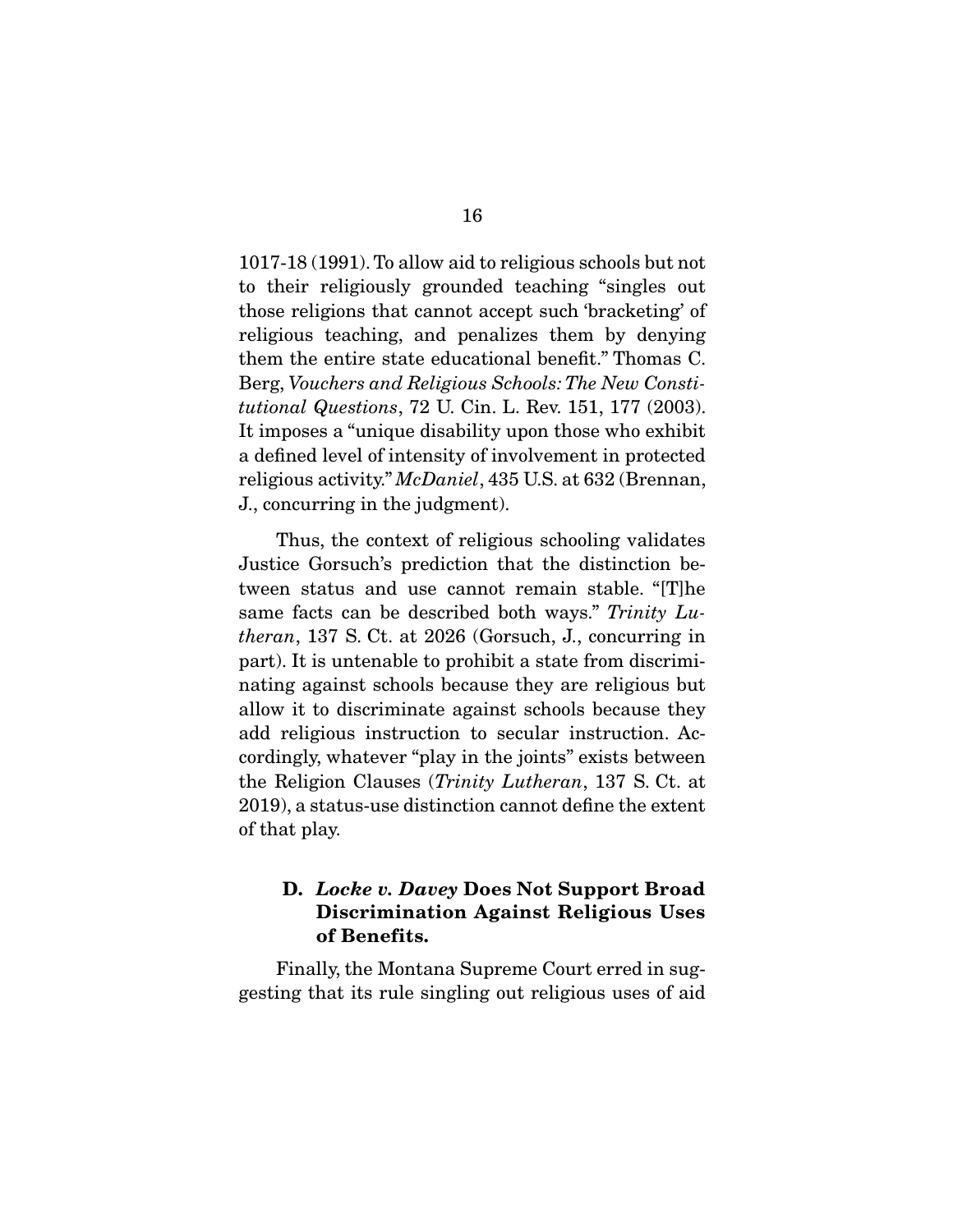for prohibition was justified by this Court's decision in *Locke v. Davey*, 540 U.S. 712 (2004). See Pet. App. 16. *Locke* permitted the state of Washington to exclude a student from a generally available scholarship because he was majoring in "devotional theology." But *Locke* is a narrow decision that does not give the government license to discriminate against religious uses of a benefit. See *Trinity Lutheran*, 137 S. Ct. at 2022-24 (reading *Locke* narrowly based on factors similar to those discussed here).

 First, the exclusion permitted in *Locke* aimed to prevent government support of clergy training—a goal that the Court said reflects a "historic and substantial state interest" dating back to "the founding of our country." 540 U.S. at 725, 722. By contrast, for reasons described *infra* (pp. 26-32), government benefits such as the tax credits here have little connection to the ultimate religious uses; thus any anti-establishment interests are neither historic nor substantial.

 Second and relatedly, the Court believed that a post-secondary theology degree—"training for a religious profession"—is a "distinct category of instruction," not "fungible" with "training for secular professions." *Locke*, 540 U.S. at 721. By contrast, most religious colleges and K-12 schools involved in student-aid cases "pursue not only religious instruction but also secular education. They train students for the same secular professions and careers that secular schools do." Thomas C. Berg and Douglas Laycock, *The Mistakes in*  Locke v. Davey *and the Future of State Payments for Services Provided by Religious Institutions*, 40 U. Tulsa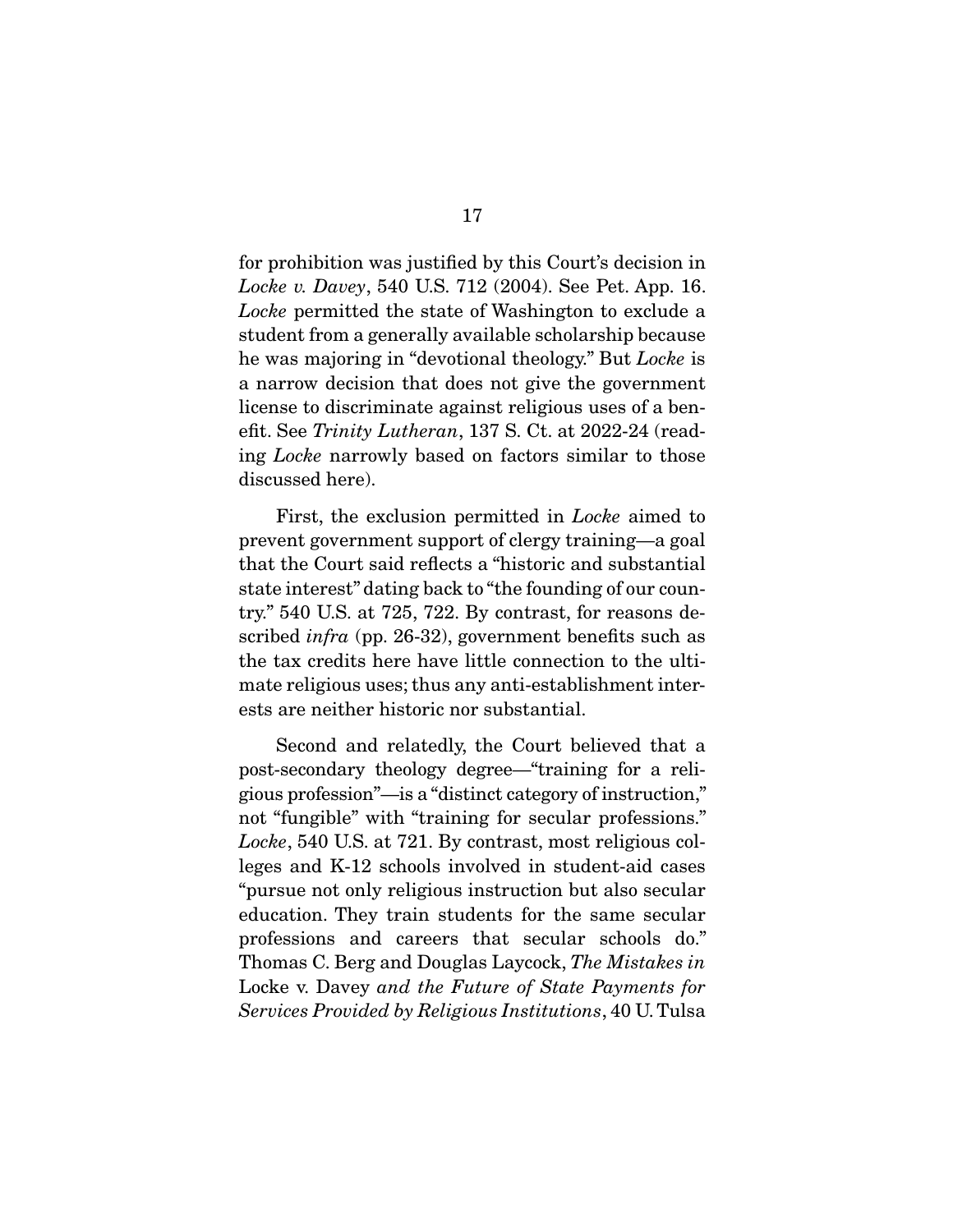L. Rev. 227, 248 (2004). Thus "excluding them excludes instruction that falls within the same category as secular schools"—"a pure case of discrimination against an activity solely because of its religious motivation or viewpoint." *Id.*

 Third, *Locke* emphasizes that, even with the theology-degree exclusion, the Washington program went "a long way toward including religion in its benefits." 540 U.S. at 724. Joshua Davey could use his state scholarship to attend a pervasively religious college (so long as it was accredited) and take courses in religion, including "devotional theology courses," or courses that integrated religion into secular subjects; he suffered only the relatively "minor burden" of not being able to major in theology. *Id.* at 724-25. Unlike the state law in *Locke*, the Montana Supreme Court's rule excludes all of a religious school's instruction from scholarship programs encouraged by a tax credit.

 As *amici* discuss in Part III *infra*, the degree of burden that an exclusion of religious schooling places on religious choice informs whether that exclusion violates the Free Exercise Clause. Thus, as Judge Michael McConnell observed, *Locke* "implies that major burdens and categorical exclusions from public benefits might not be permitted in service of lesser or less long-established governmental ends." *Colorado Christian College v. Weaver*, 534 F.3d 1245, 1256 (10th Cir. 2008). *Locke* does not broadly immunize states' denial of benefits based on religious uses of funds.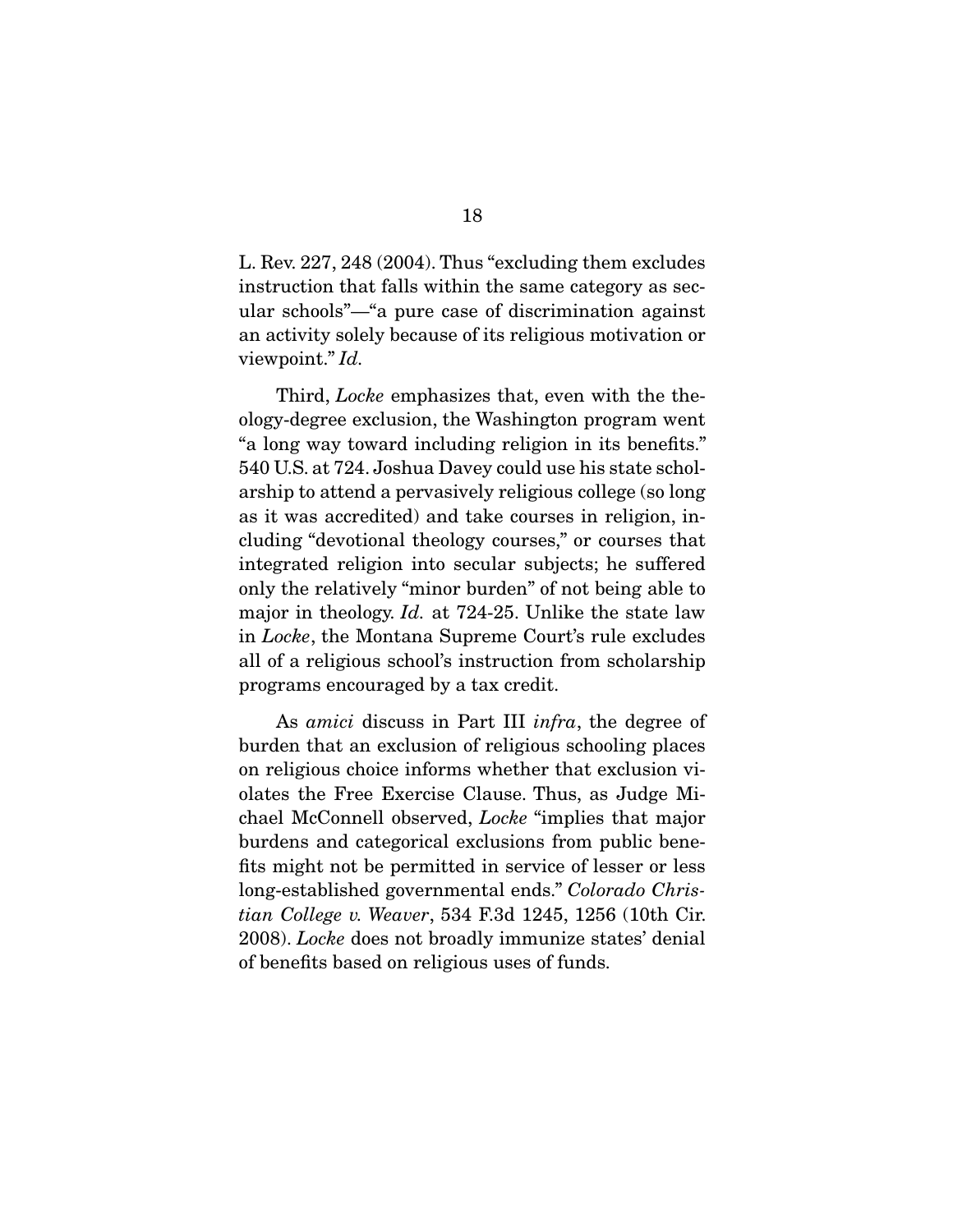## III. Discrimination Against Religious Choices in Generally Available Student-Aid Programs Violates the Fundamental Principles of the Religion Clauses: Government Neutrality and Private Choice in Matters of Religion.

 As explained above, the distinction between "status" and "use" cannot justify discrimination against the religious activity of either individuals or religious schools. The constitutional prohibition of discrimination against religious uses is an application of larger principles underlying the Religion Clauses. Those central principles include government neutrality toward religion and protection of private choice in matters of religion. When a tax-credit program benefits religious and nonreligious schools on neutral terms, a legal rule excluding religious beneficiaries violates these core principles.

## A. The Religion Clauses Protect Private Religious Choice and Require Government Neutrality Toward Religious Activity.

 "The ultimate goal of the Constitution's provisions on religion is religious liberty for all—for believer and nonbeliever, for Christian and Jew, for Protestant and Catholic, for Western traditions and Eastern, for large faiths and small, for atheist and agnostic, for secular humanist and the religiously indifferent, for every individual human being in the vast mosaic that makes up the American people." Berg and Laycock, *supra*, 40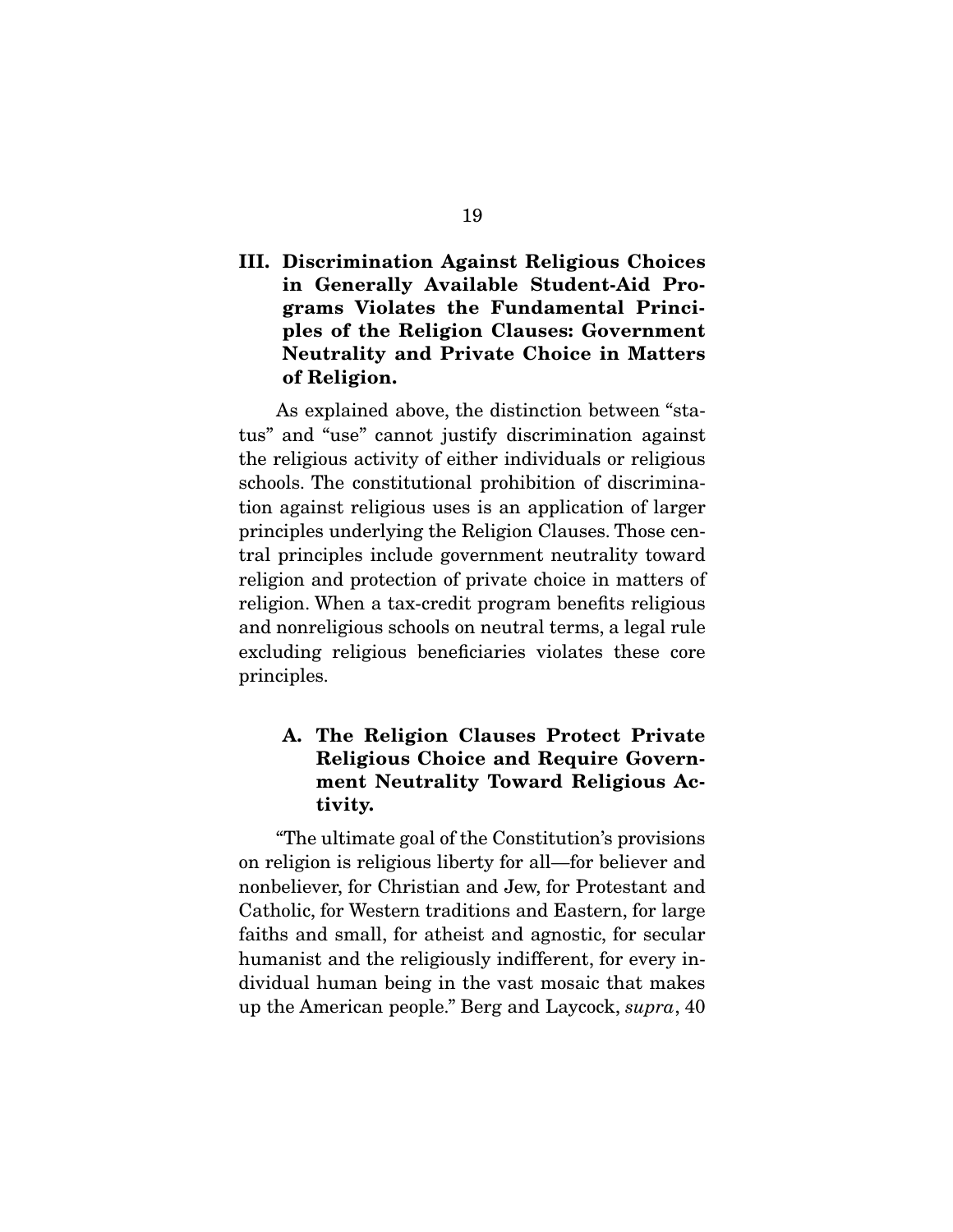Tulsa L. Rev. at 232. The ultimate goal is that every American should be free to hold his or her own views on religious questions, and live the life that those views direct, with a minimum of government interference or influence. The fundamental principle to achieve that goal is government neutrality toward religion in the "substantive" sense.

 [S]ubstantive neutrality [means] this: the religion clauses require government to minimize the extent to which it either encourages or discourages religious belief or disbelief, practice or nonpractice, observance or nonobservance.... [R]eligion [should] be left as wholly to private choice as anything can be. It should proceed as unaffected by government as possible....

 This elaboration highlights the connections among religious neutrality, religious autonomy, and religious voluntarism. Government must be neutral so that religious belief and practice can be free. The autonomy of religious belief and disbelief is maximized when government encouragement and discouragement is minimized.

Douglas Laycock, *Formal, Substantive, and Disaggregated Neutrality Toward Religion*, 39 DePaul L. Rev. 993, 1001-02 (1990). Substantive neutrality requires neutral government incentives with respect to religion. It is distinct from "formal" neutrality, or religiously neutral categories in government programs. *Id.* at 999- 1000. In some contexts, the two versions of neutrality correspond with each other; eliminating religious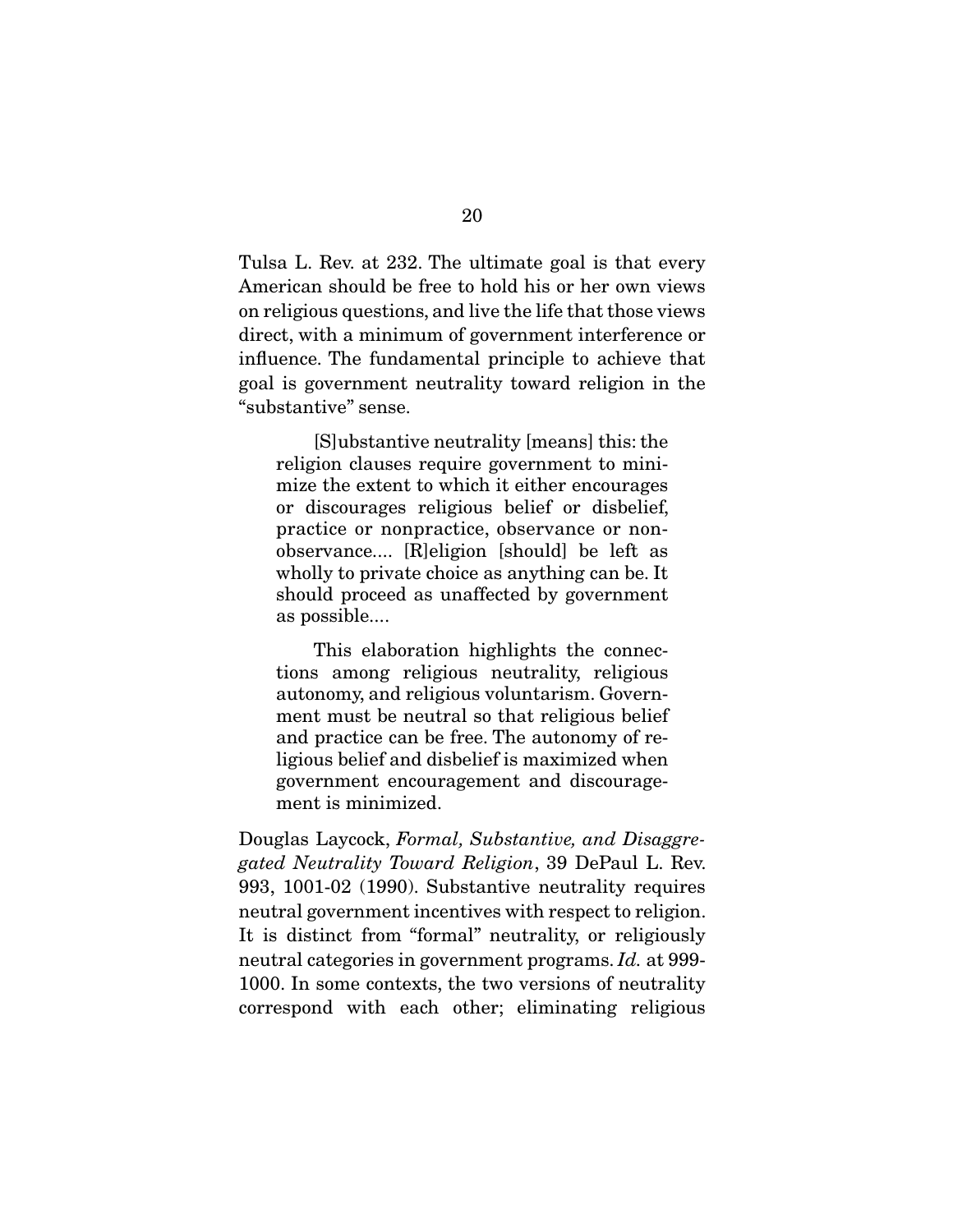categories sometimes creates neutral incentives. But when the two forms of neutrality diverge, substantive neutrality—that is, voluntarism or religious choice—is more fundamental.

 Differently stated, the goal of the Religion Clauses is that religion in America should flourish or decline "according to the zeal of its adherents and the appeal of its dogma." *Zorach v. Clauson*, 343 U.S. 306, 313 (1952). This formulation restates the principles of voluntarism and private choice, as Justice Brennan summarized in *McDaniel*: "Fundamental to the conception of religious liberty protected by the Religion Clauses is the idea that religious beliefs are a matter of voluntary choice by individuals and their associations, and that each sect is entitled to 'flourish according to the zeal of its adherents and the appeal of its dogma.' " 435 U.S. at 640 (Brennan, J., concurring in the judgment) (quoting *Zorach*; footnote omitted). See also *Abington School Dist. v. Schempp*, 374 U.S. 203, 305 (1963) (Goldberg, J., concurring) ("The basic purpose of the religion clause of the First Amendment is to promote and assure the fullest possible scope of religious liberty and tolerance for all and to nurture the conditions which secure the best hope of attainment of that end.").

## 1. Equal government aid to religious and secular schools is both formally and substantively neutral.

 This Court has repeatedly ruled that neutral educational aid directed by private choice is consistent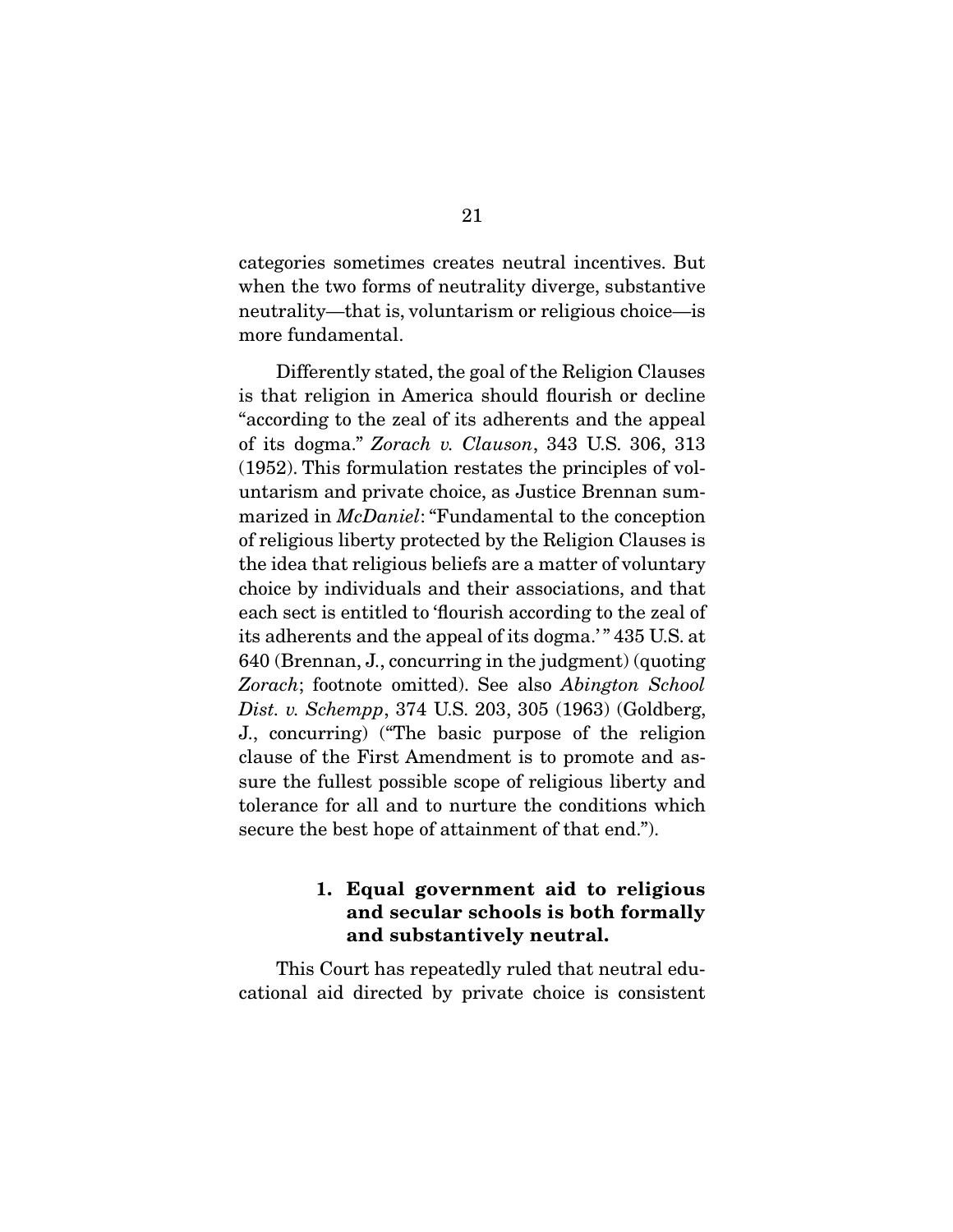with the Establishment Clause. See *Zelman v. Simmons-Harris*, 536 U.S. 639 (2002); *Zobrest v. Catalina Foothills School Dist.*, 509 U.S. 1 (1993); *Witters v. Dept. of Services*, 474 U.S. 481 (1986); *Mueller v. Allen*, 463 U.S. 388 (1983). These rulings directly reflect voluntarism and substantive-neutrality principles. In such programs, "government aid reaches religious schools only as a result of the genuine and independent choices of private individuals." *Zelman*, 536 U.S. at 649; accord *Witters*, 474 U.S. at 488; *Mueller*, 463 U.S. at 399-400. A program whose terms are "neutral with respect to religion" creates no "financial incentive for parents to choose a religious school" over a nonreligious one. *Zelman*, 536 U.S. at 652, 655; accord *Witters*, 474 U.S. at 487-88. Individuals use their benefit based on their "zeal" for, or the "appeal" they find in, a particular school's education, ideology, or religious teaching. See *Zorach*, 343 U.S. at 313.

 Thus, in the context of a government benefits program involving private choice, the Religion Clauses' core principles require that religious options be included equally with nonreligious options. Equal inclusion of religious options is "formally" neutral: it treats religious and secular schools identically, without classifications or categories based on religion. It is also "substantively" neutral: it neither discourages nor encourages individuals' religious choices. Donors to SSOs get the same \$150 credit whether the SSO funds a religious school or a secular school, and families can benefit from SSO funds whichever school they choose. "Financial aid can be distributed in a way consistent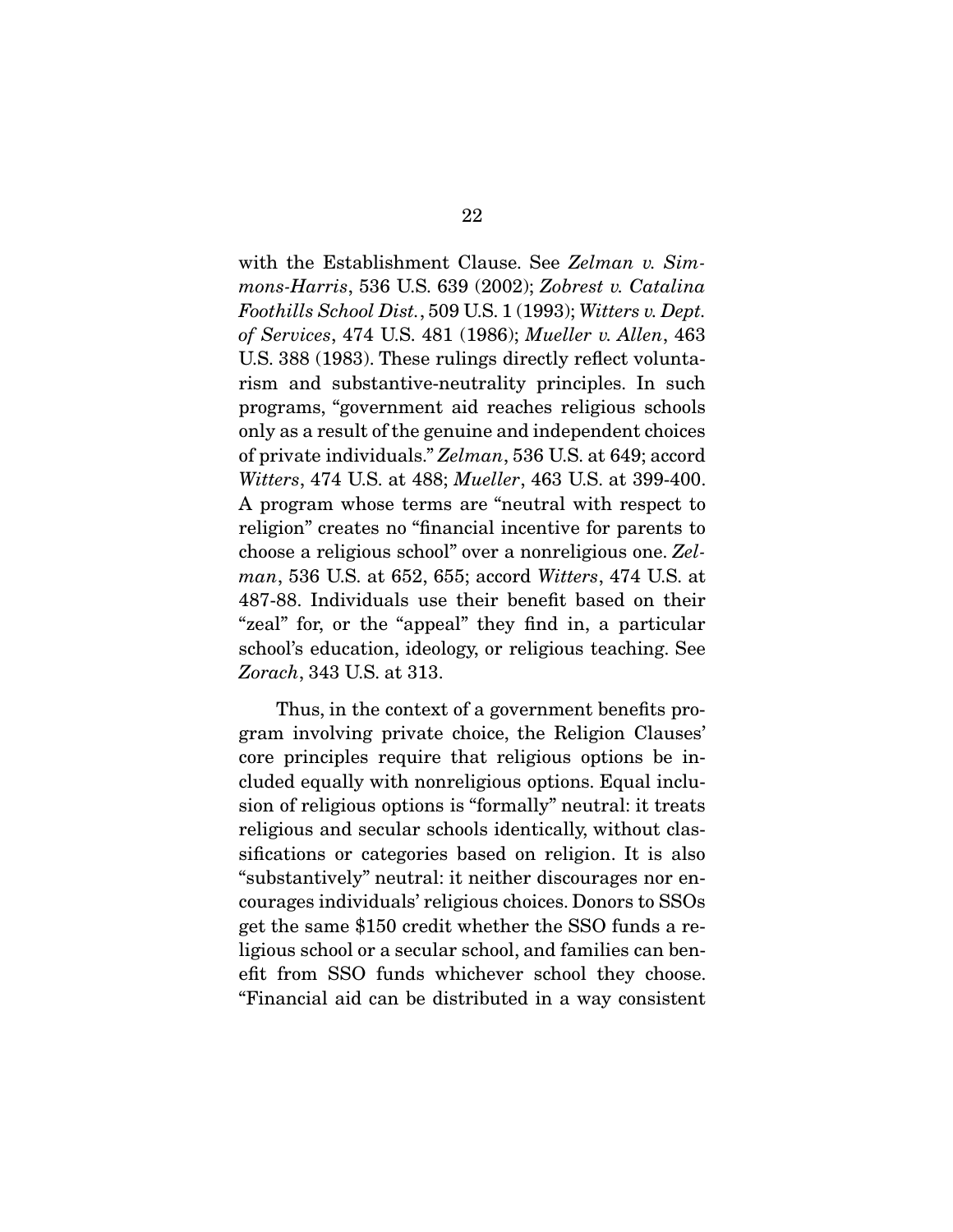with individual choice": "[e]ach family receiving a government voucher can choose the school that it prefers among all the options available," and whatever that range of options may be, "there are more choices with the voucher than without it." Douglas Laycock, *Theology Scholarships, the Pledge of Allegiance, and Religious Liberty: Avoiding the Extremes But Missing the Liberty*, 118 Harv. L. Rev. 155, 157 (2004).

 The Court's private-choice decisions hold that exclusion of religious choices is not required by the Establishment Clause, and they similarly show why such exclusion presumptively violates the Free Exercise Clause: the exclusion contravenes the fundamental principles of neutrality and religious choice. Accordingly, most cases where a state singles out private religious choices for exclusion from generally available benefits "should not be difficult": such exclusion is invalid. *Morris County Board of Chosen Freeholders v. Freedom from Religion Foundation*, 139 S. Ct. 909, 910-11 (2019) (statement of Kavanaugh, J., respecting denial of certiorari). "Barring religious organizations because they are religious from a general ... program [of state benefits] is pure discrimination against religion." *Id.* at 911. Singling out religion typically interferes with and distorts voluntary religious choice especially, regarding educational benefits, the choice of families who wish to support religious schools or send their children to them.4

<sup>&</sup>lt;sup>4</sup> In focusing on the fact that a particular program channels aid through explicit choices by beneficiaries, we do not mean to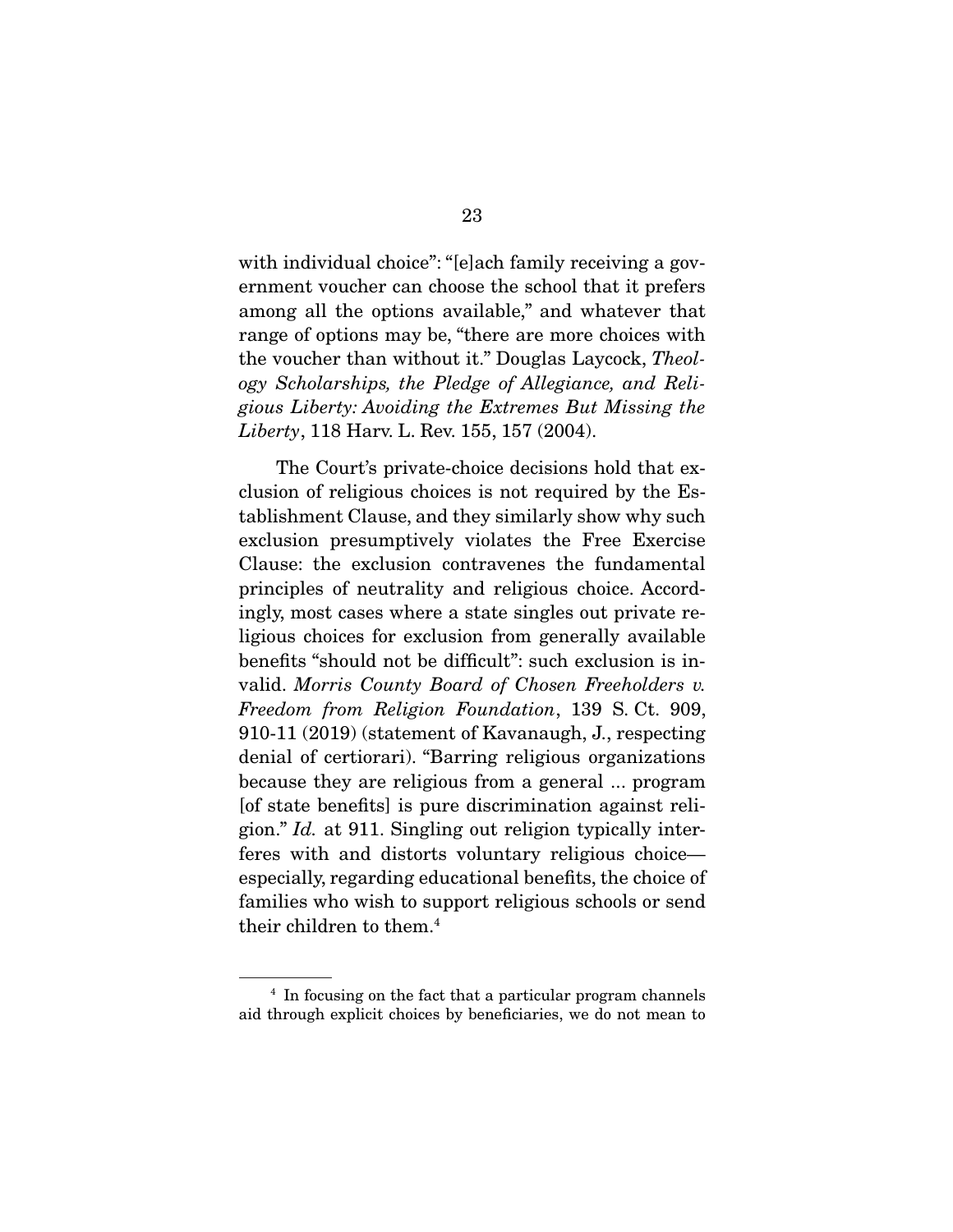### 2. These principles also explain other categories of cases under the Religion Clauses.

 The principles of substantive neutrality and respecting religious choice also significantly underlie this Court's decisions in two other categories of cases under the Religion Clauses: (1) protection of religious exercise against burdens from generally applicable laws and (2) religious speech by the government itself, such as a government-sponsored prayer or symbolic religious display.

*Religious exercise and generally applicable laws.* Principles of substantive neutrality and religious choice explain why government may—and sometimes must—accommodate religious exercise in the face of generally applicable laws and regulations.

 Applying a general law to a religiously motivated practice may be formally neutral, if the law treats religious and secular violations alike. But if the law significantly burdens religious practice, it prevents people from exercising voluntary religious choice and thus

suggest that this is a constitutional prerequisite for the inclusion of religious providers. See *Trinity Lutheran*, 137 S. Ct. at 2023 (holding that state could not exclude institution from program of direct aid solely because it was religious). Including religious providers in well designed and formally neutral direct-aid programs is typically also substantively neutral and facilitates the choices of the ultimate beneficiaries. See, e.g., *Mitchell v. Helms*, 530 U.S. 793, 810-14 (2000) (plurality opinion of Thomas, J., for four justices). The explicit element of family choice in programs like Montana's simply makes it clear that they promote substantive neutrality and choice.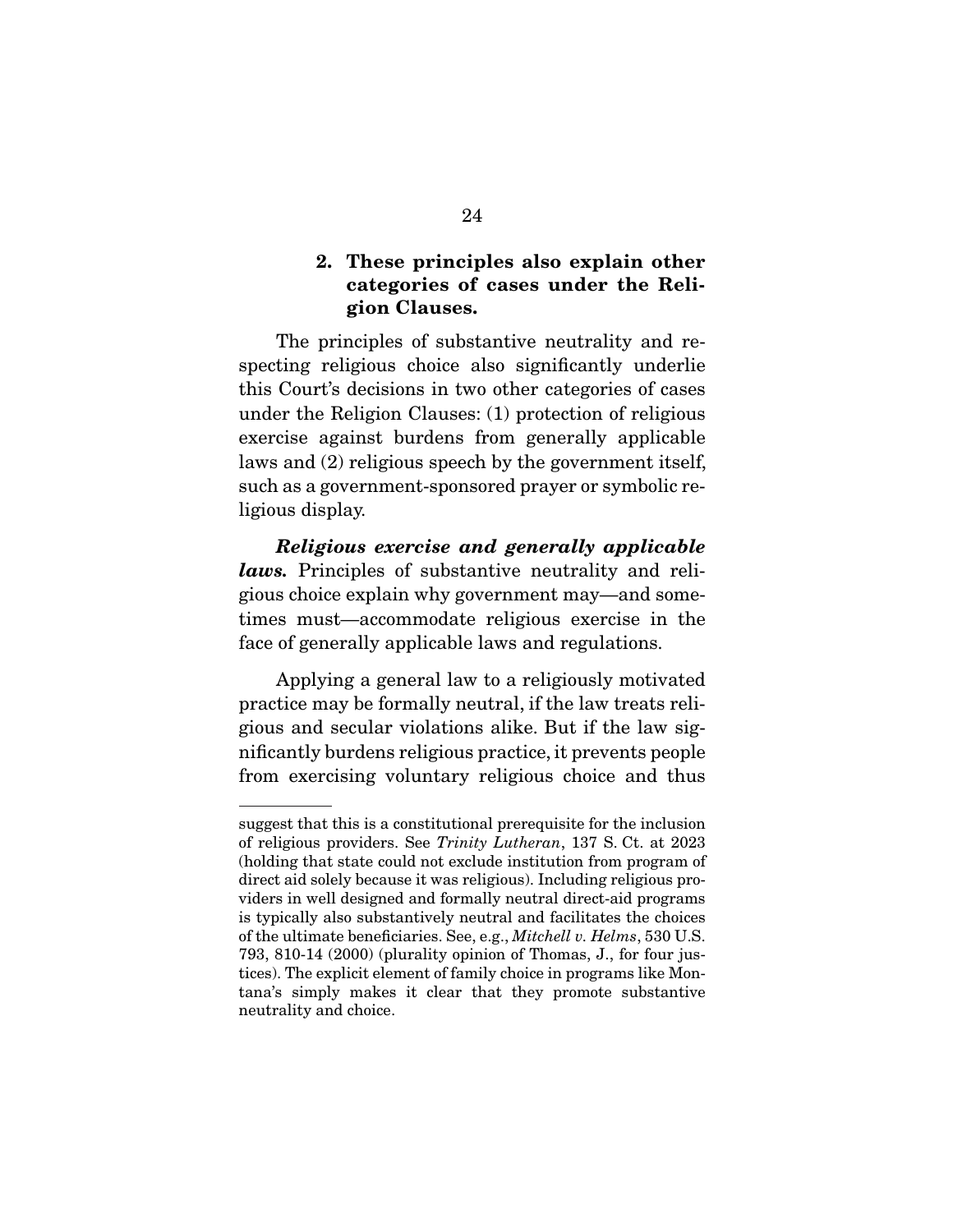lacks substantive neutrality. The threat of civil or criminal penalties or loss of government benefits profoundly discourages the prohibited religious practice. Exempting the religious practice from regulation eliminates that discouragement, and it rarely encourages the exempted practice. Nonbelievers will not suddenly start observing the Sabbath, or traveling by horse-andbuggy, or holding their children out of high school just because observant Jews or Adventists or Amish are permitted to do so.

 Formal and substantive neutrality both suggest equal treatment of religious and secular schools with respect to financial aid, because money has the same value for everyone. But most exemptions of religious practices have value only for believers in some particular faith. So even though an exemption is a form of religious category, religious exemptions create neutral religious incentives.

 These principles explain why government clearly may accommodate voluntary religious practice by exempting it from burdensome laws, even if such exemptions do not "come packaged with benefits to secular entities." *Corporation of Presiding Bishop v. Amos*, 483 U.S. 327, 338 (1987). Such an exemption is constitutional when it "does not have the effect of 'inducing' religious belief, but instead merely 'accommodates' or implements an independent religious choice." *Thomas v. Review Bd.*, 450 U.S. 707, 727 (1981) (Rehnquist, J., dissenting on other grounds). Exemption preserves government "neutrality in the face of religious differences," differences that the general law in question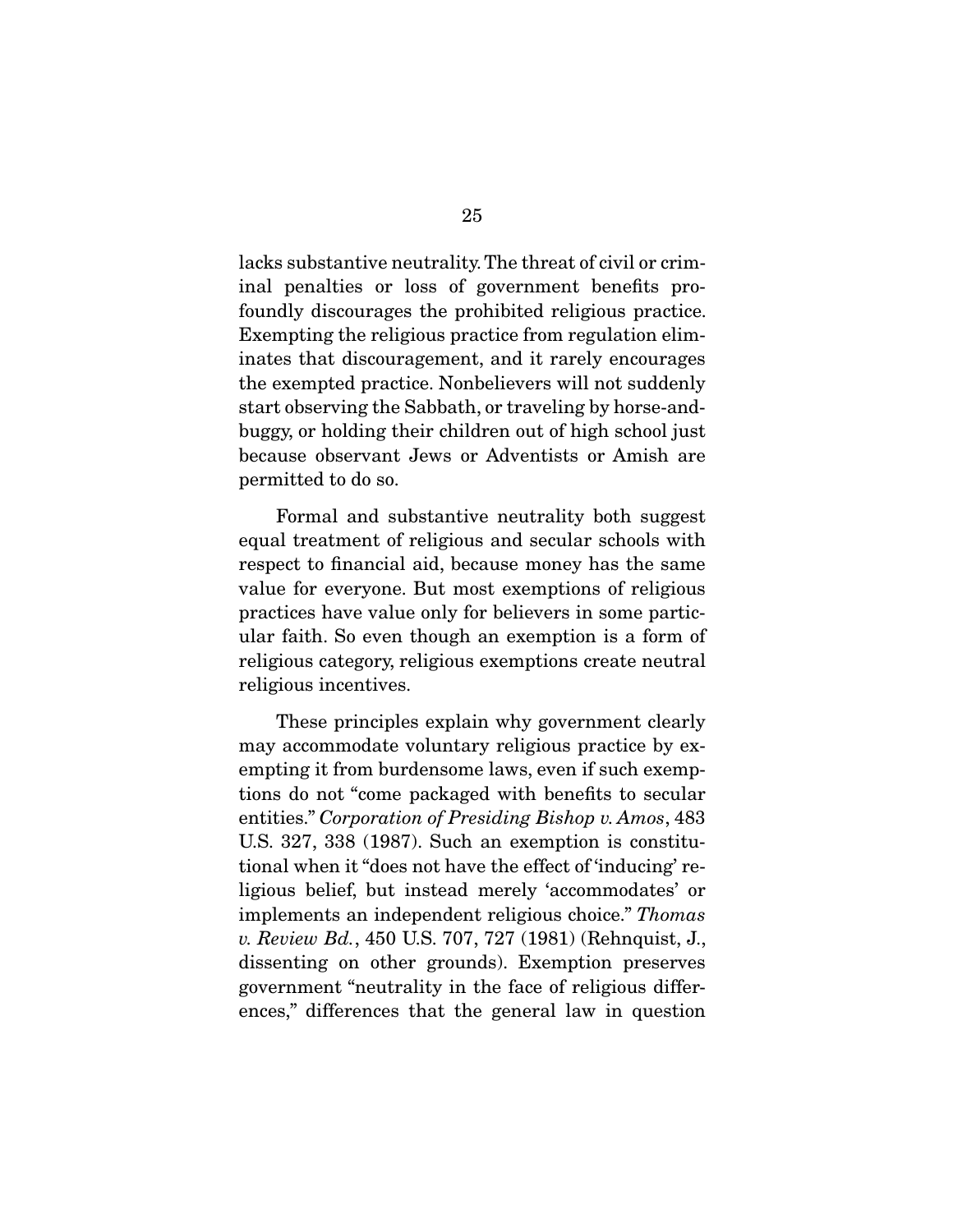does not take into account. *Sherbert v. Verner*, 374 U.S. at 409.

 Moreover, this Court has unanimously required such exemptions when a generally applicable law "interferes with the internal governance of [a] church" or other religious organization, "depriving the church of control over the selection of those who will personify its beliefs." *Hosanna-Tabor Evangelical Lutheran Church & School v. EEOC*, 565 U.S. 171, 188 (2012). The "ministerial exception" to nondiscrimination suits, affirmed in *Hosanna-Tabor*, protects religious choice: "the interest of religious groups in choosing who will preach their beliefs, teach their faith, and carry out their mission." *Id.* at 196 ("The church must be free to choose those who will guide it on its way.").

 In cases not involving religious organizations' internal governance, this Court's decision in *Smith*, 494 U.S. 872, treats accommodation of religious choices as frequently a matter of government discretion rather than constitutional mandate. But that interpretation of the Free Exercise Clause stems from worries about judicial competence to decide when exemptions are appropriate, not from a rejection of the importance of religious choice. See *id.* at 890 ("to say that a nondiscriminatory religious-practice exemption is permitted, or even that it is desirable, is not to say that ... the appropriate occasions for its creation can be discerned by the courts"). Whether or not these concerns about the judicial role should override a constitutional requirement of substantive neutrality, no such concerns are present here. A prohibition on religious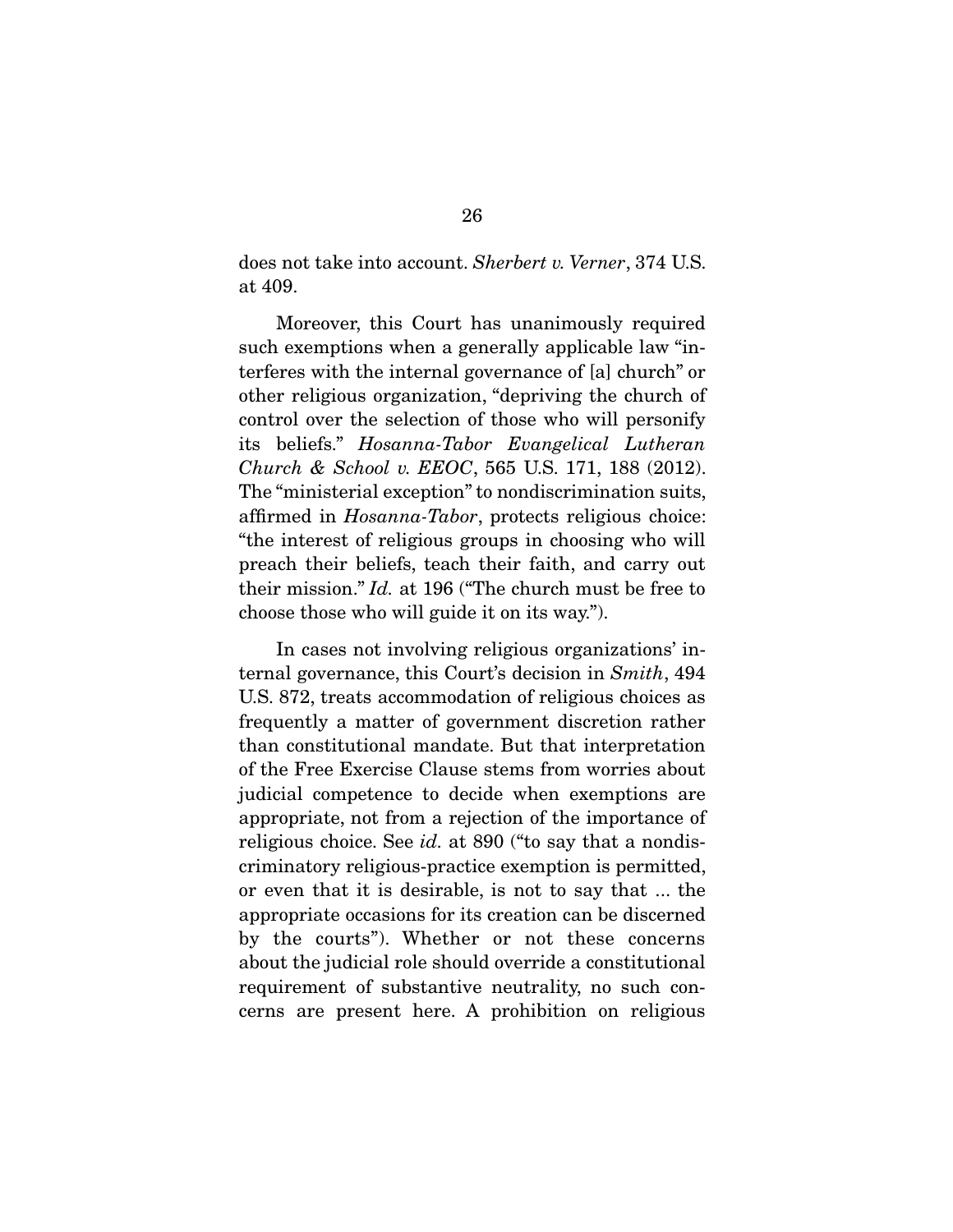discrimination in funding programs requires no such case-by-case judgments: discrimination toward religious choices in programs of student aid should be presumed unconstitutional.<sup>5</sup>

*Government-sponsored religious speech.* A final important category of cases applying the Religion Clauses involves the constitutionality of governmentsponsored religious speech, such as prayers or symbolic displays, under the Establishment Clause. The rules in this category are also shaped—even if not conclusively—by the principle of voluntarism, and by the principle of neutrality in the sense that government is limited in taking sides on disputed religious questions. Voluntarism is clearly reflected in the basic Establishment Clause principle "that government may not coerce anyone to support or participate in religion or its exercise." *Lee v. Weisman*, 505 U.S. 577, 587 (1992) (rule against coercion is "beyond dispute").

 Noncoercive exercises or displays are more likely to be upheld, but even there the principle of

<sup>5</sup> In any event, the meaning and vitality of *Smith*'s generalapplicability rule are currently matters of some uncertainty. See, e.g., Petition for Certiorari, *Fulton v. City of Philadelphia*, No. 19- 123, at 18, 19-28 (docketed July 25, 2019) (documenting "deepening split among the Courts of Appeals over how plaintiffs prove free exercise claims" under *Smith*'s rule); *Kennedy v. Bremerton School Dist.*, 139 S. Ct. 634, 637 (2019) (statement of Alito, J., for four justices, respecting denial of certiorari) (noting that *Smith* cut back on free exercise claims but that the Court "ha[d] not been asked to revisit" *Smith* in that case); Petition for Certiorari, *Ricks v. Idaho Contractors Bd.*, No. 19-66 (docketed July 12, 2019) (presenting question "[w]hether the Court should revisit its holding in [*Smith*]").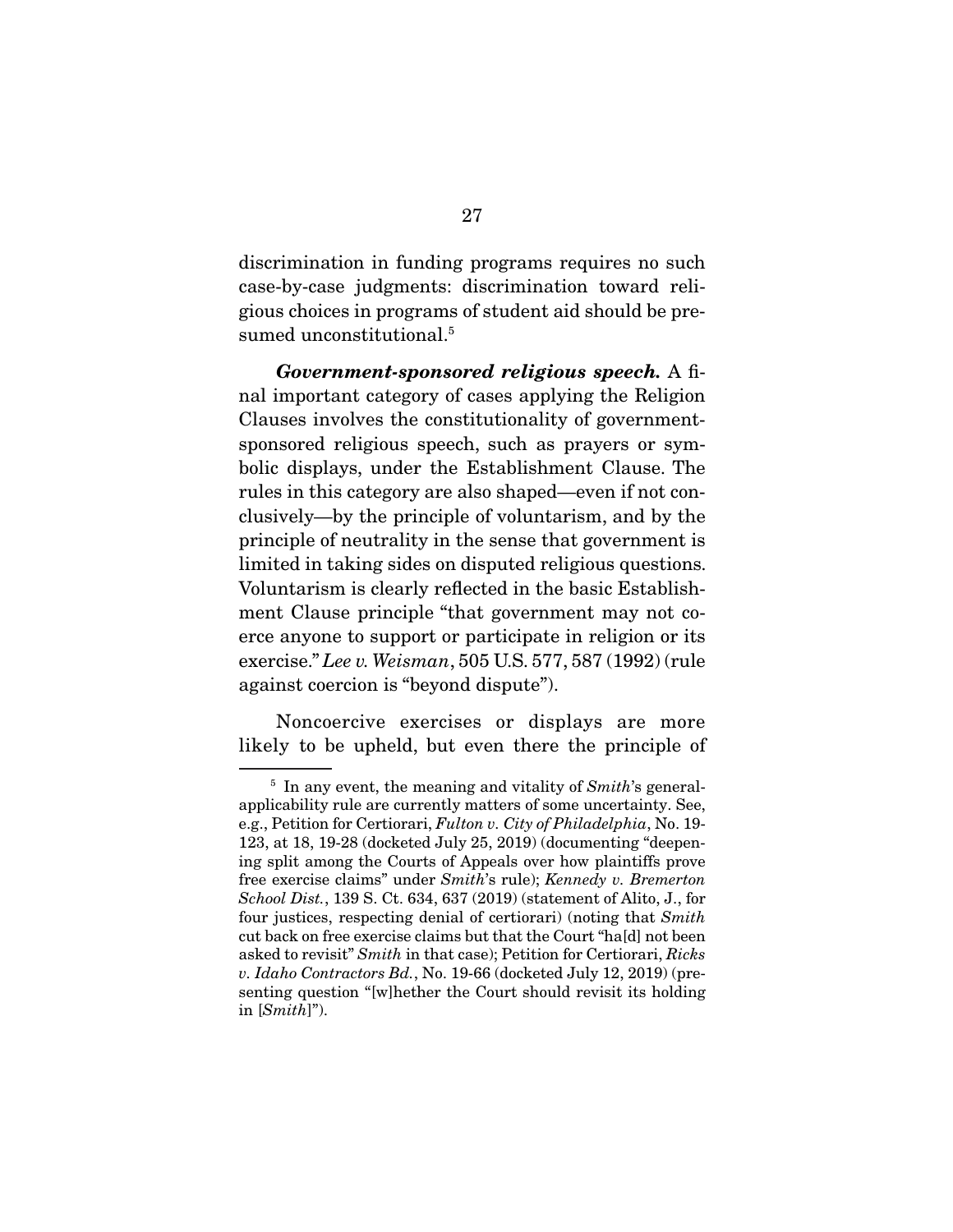government noninvolvement in religious disputes plays a role. Most recently, this Court, in upholding a 95-year-old cross-shaped veterans' memorial, rested on its view that such "longstanding monuments, symbols, and practices" tend to develop secular purposes and meanings alongside their religious roots. *American Legion v. American Humanist Association*, 139 S. Ct. 2067, 2082-83 (2019). The majority carefully refrained from suggesting that government could erect new displays today with the purpose of promoting its favored religious view as against others. *Id.* at 2085 ("retaining established" religious displays "is quite different from erecting or adopting new ones"). Indeed, one reason the Court gave for presuming the constitutionality of a longstanding monument or practice is that when such a feature develops "familiarity and historical significance, *removing* it may no longer appear neutral" but rather may "strike many as aggressively hostile to religion." *Id.* at 2084-85 (emphasis added).<sup>6</sup> And the Court indicated it would not approve monuments or displays whose design "deliberately disrespected" other faiths. *Id.* at 2089.

<sup>6</sup> Some of the *amici* and counsel joining on this brief took opposing positions from each other in *American Legion*. *Contrast* Brief for *Amici Curiae* Religious Denominations and Other Religious Institutions Supporting Petitioners; *with* Brief of Baptist Joint Committee, et al., as *Amici Curiae* in Support of Respondents. But we agree here that the Constitution forbids giving effect to a state rule that singles out religious educational choices for discrimination.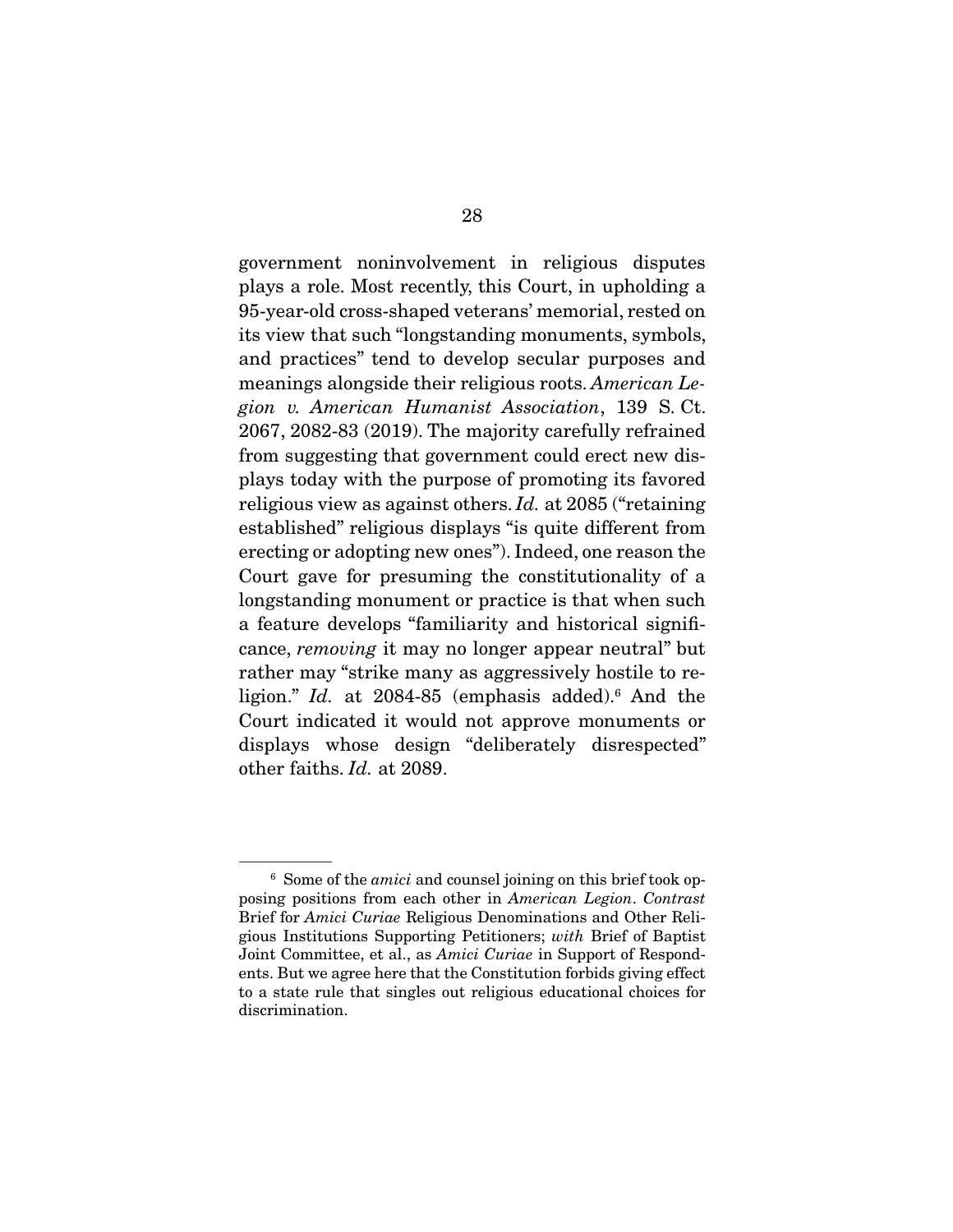## B. Denying Tax Credits for Educational Contributions Because Religious Schools Might Benefit Is a Clear Violation of Religious Neutrality and Choice.

 This case, of course, raises no issues concerning religious accommodation or government religious speech. Whatever precise rule should govern those categories of cases, the rule here should be clear. This case exemplifies how discrimination against religion, violating formal neutrality, also constrains private religious choice, violating voluntarism and substantive neutrality.

 As enacted, the Montana program promotes the private choice of families concerning religion in their children's education. It provides that SSOs shall give scholarships to "eligible student[s] to enroll with any qualified education provider of the parents' or legal guardian's choice." Mont. Code Ann. § 15-30-3103(b). Because the program's terms are neutral concerning religion, they create no "financial incentive for parents to choose a religious school" over a nonreligious one. *Zelman*, 536 U.S. at 654; accord *Witters*, 474 U.S. at 487-88. Scholarships encouraged by the program are ultimately used at a religious school "only by way of the deliberate choices of numerous individual recipients." *Zelman*, 536 U.S. at 652. See *Griffith v. Bower*, 747 N.E.2d 423, 426 (Ill. App. 5th Dist. 2001) (under similar tax-credit program, "[f ]unds become available to schools only as the result of private choices made by individual parents").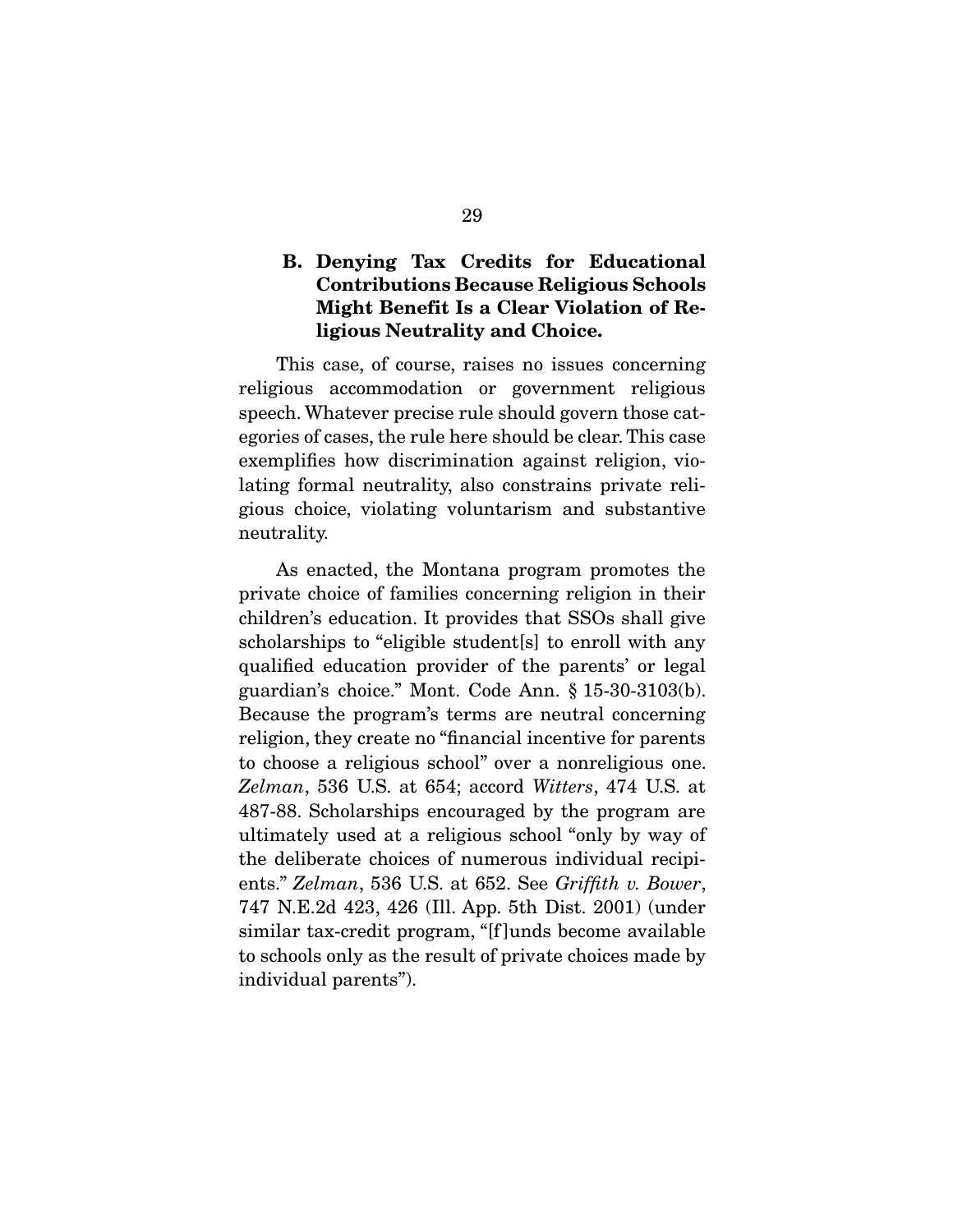But under the decision below, the fact that some families choose to use scholarships encouraged by tax credits at religious schools invalidates the credits. The state constitutional provision discriminates against families' choice to use SSO funding at a religious school, and the decision below applied that provision to deprive the families of the assistance encouraged by the tax credits.7 Invalidating the credits because they could ultimately assist religious schools also penalizes those taxpayers who donate to help other, needy families benefit from scholarships and who wish those families to be able to choose religious schools.8

<sup>7</sup> As explained in Part I (pp. 7-8 *supra*), it is irrelevant that the court expanded its remedy to invalidate the whole program. The court acted solely on the authority of a provision discriminating against religious schools and families' choices to use them, and it gave effect to that discriminatory provision to deny the tax credits that had encouraged SSO funding and thereby facilitated families' choices.

<sup>8</sup> The state court asserted, without citation, that "[m]any" donors claiming credits "would be parents of children who attend" qualifying schools and thus would be able "to claim [the] credit instead of paying that amount of tuition to the [school]." Pet. App. 26. Of course, that situation would still involve true private choice, as this Court ruled in upholding tax deductions claimed directly by parents for tuition and other expenses at varying schools including religious schools. *Mueller v. Allen*, 463 U.S. 388 (1983).

Moreover, the ruling below is not limited to situations where donors also apply for scholarships. The court held that "[t]he tax credit encourages the transfer of money from a taxpayer donor to a sectarian school because the taxpayer donor knows she will be reimbursed, dollar-for-dollar, for her donation to an SSO" and "SSOs, in turn, directly fund tuition scholarships at religiouslyaffiliated [schools]." Pet. App. 25. That supposed violation exists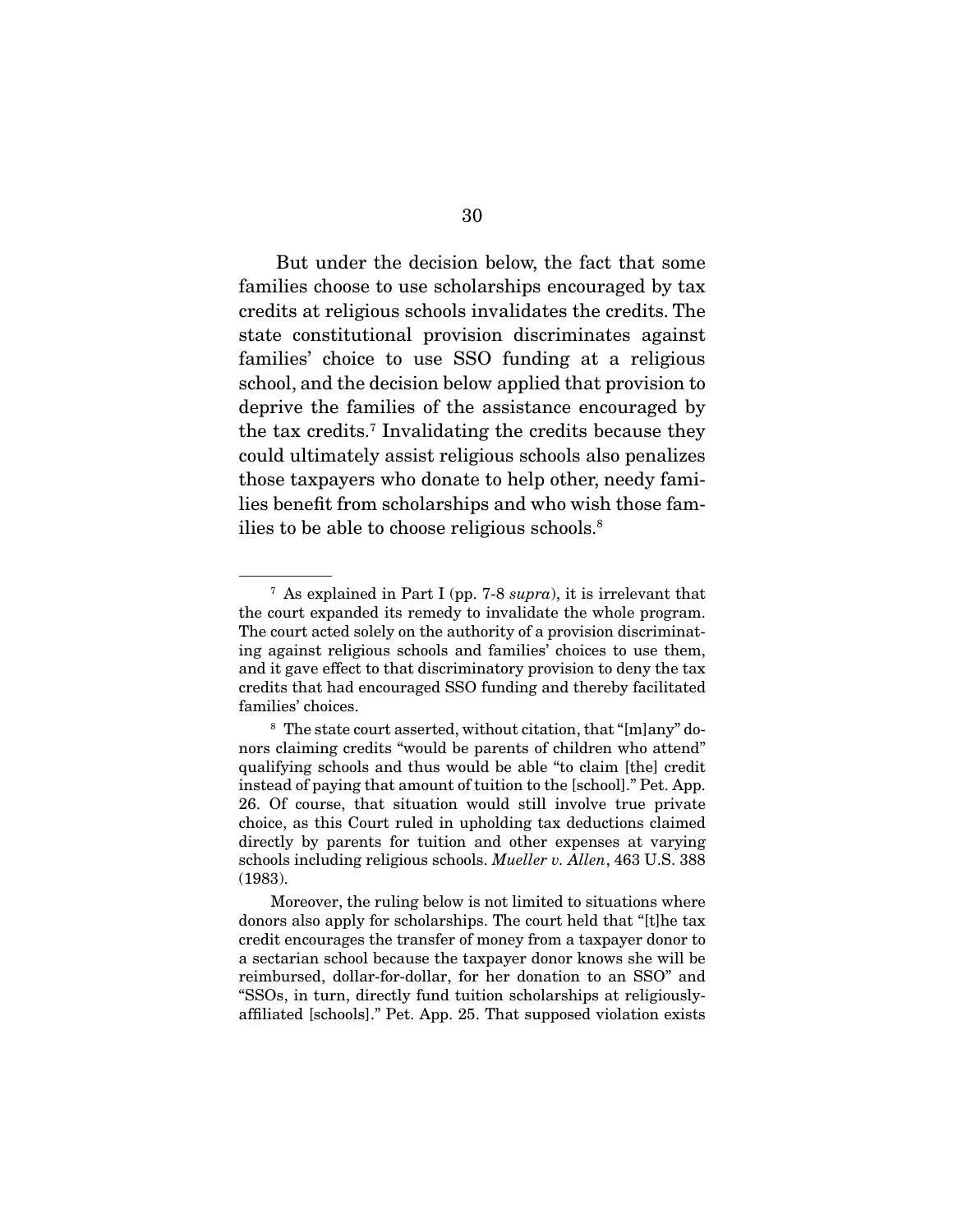The nature of tax credits makes the element of private choice in the program even more dominant. Indeed, this Court held that with SSO tax-credit programs, the supposed connection between government action and religious schools is so attenuated that taxpayers lack standing to challenge such credits in federal court. *Arizona Christian School Tuition Organization v. Winn*, 563 U.S. 125 (2011).9 First, as the Court observed, taxpayers choose whether to contribute to a scholarship organization and claim a tax credit. See *id.* at 143 ("contributions result from the decisions of private taxpayers regarding their own funds"). Moreover, "[w]hile the State, at the outset, affords the opportunity to create and contribute to an STO,"10 that organization then directs money to the private school based on the eligible family's choice: thus "the tax credit system is implemented by private action and with no state intervention." *Id.* at 143.

*Winn* also makes clear that the nature of a tax credit greatly weakens a central argument asserted in challenges to programs benefiting religious educational choices: that non-beneficiary taxpayers are

whether or not the donor also seeks a scholarship. Because the program bars a donor from designating a specific family or school, Mont. Code Ann. § 15-30-3111, parents who both donate and claim a credit must do so separately. They pay into the SSO like any donor, without receiving any guarantee of later obtaining a scholarship.

<sup>&</sup>lt;sup>9</sup> The dissent in *Winn* disagreed with the Court's holding of no standing but did not claim that the program should fail on the merits. See 563 U.S. at 147-48 (Kagan, J., dissenting).

<sup>10</sup> "STO," meaning "student tuition organization," is the equivalent term in Arizona to "SSO."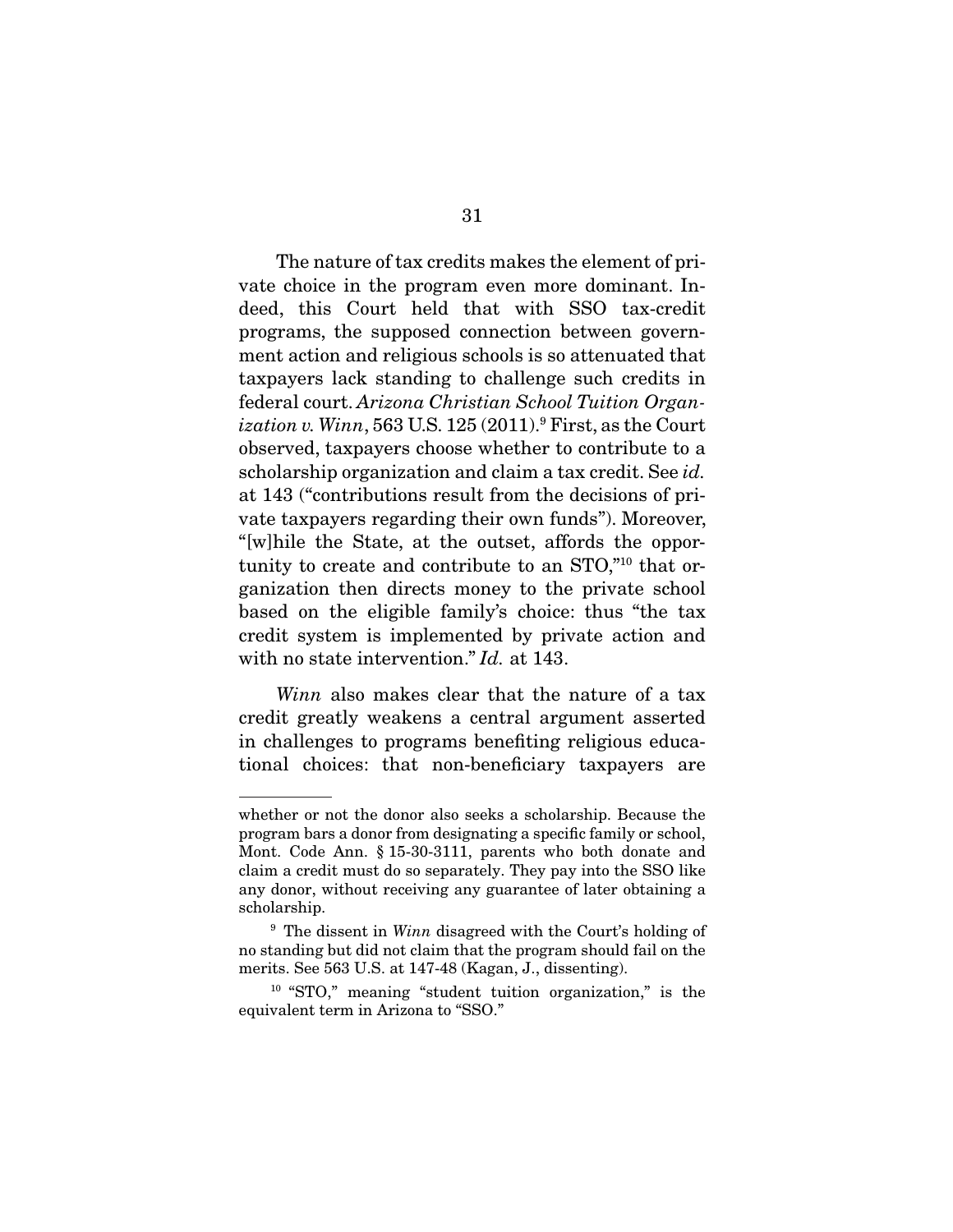being forced to subsidize religious teaching. See, e.g., Pet. App. 39 (Gustafson, J., concurring, for three justices) (asserting that the program forces nonqualifying taxpayers to become "indirect and vicarious donors") (quotation omitted). But *Winn* points out that when the government (through a credit) "declines to impose a tax," rather than imposing one, the dissenting taxpayer "has not been made to contribute" to whatever religious uses occur. 563 U.S. at 142. As the Court said:

When Arizona taxpayers choose to contribute to STOs, they spend their own money, not money the State has collected from respondents or from other taxpayers. [The tax credit] does not "extrac[t] and spen[d]" a conscientious dissenter's funds.... On the contrary, respondents and other Arizona taxpayers remain free to pay their own tax bills, without contributing to an STO.

*Id.* Likewise, "[a]ny financial injury" to other taxpayers—the mere possibility that government would raise their assessments to compensate for credits given to donors—"remains speculative." *Id.*

 In short, a tax-credit program separates government action from religious schools by "multiple layers of private, individual choice." *Winn v. Arizona Christian School Tuition Organization*, 586 F.3d 649, 662 (9th Cir. 2009) (O'Scannlain, J., dissenting from denial of rehearing en banc), rev'd, 563 U.S. 125 (2011).

 The fact that religious schools ultimately benefit from families' and donors' exercise of choice cannot justify application of a provision that singles out religious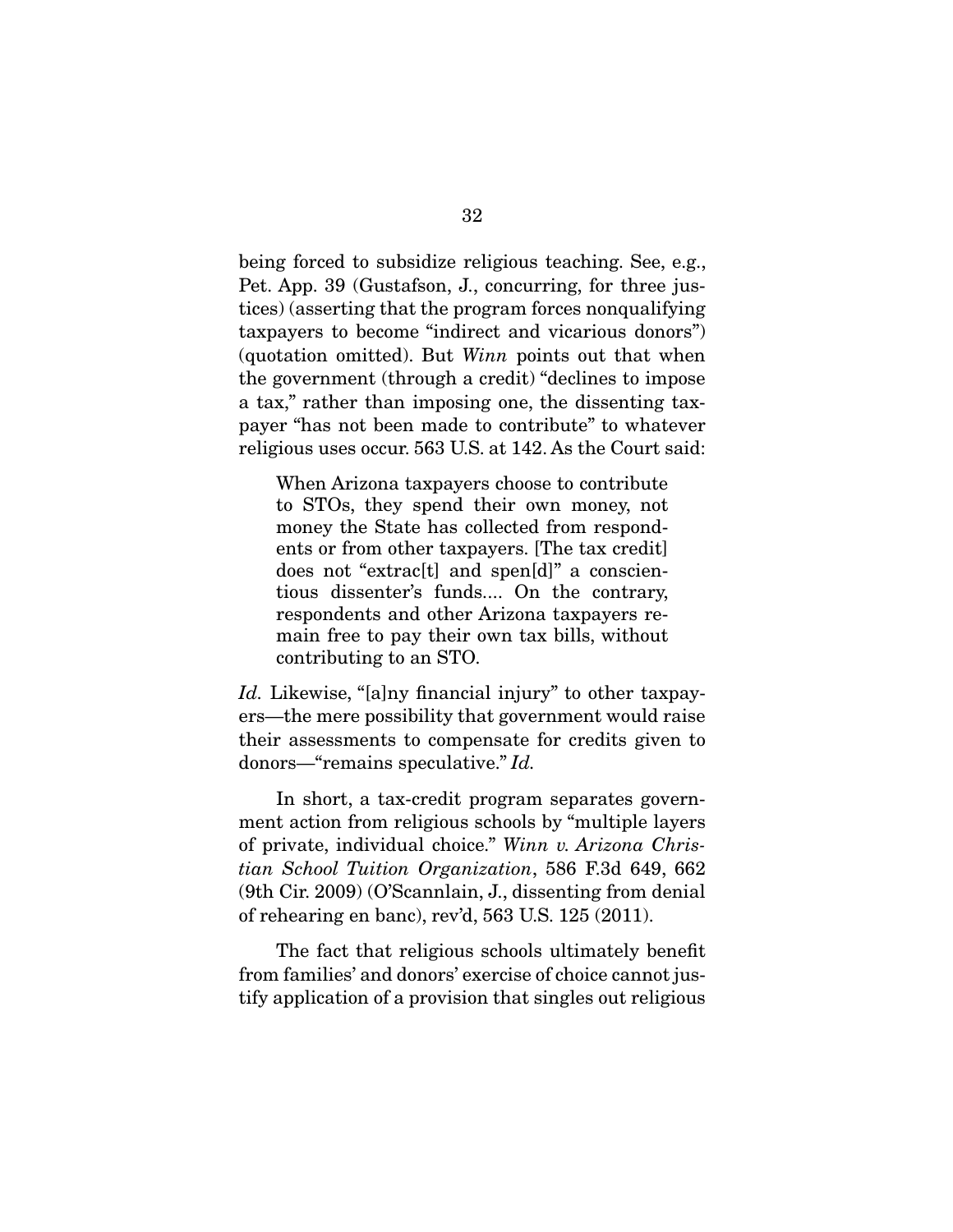choices for exclusion. The state court here, like the state agency in *Trinity Lutheran*, sought to justify discrimination based on "nothing more than" a "preference for skating as far as possible from religious establishment concerns." *Trinity Lutheran*, 137 S. Ct. at 2024. The court said that Montana's ban on aiding religious schools not only was broader than the federal Establishment Clause but was "unique from other states' no-aid provisions": " 'among the most stringent no-aid clauses in the nation.'" Pet. App. 16, 21, 19 (brackets and citation omitted).

 As in *Trinity Lutheran*, this interest "cannot qualify as compelling" under the "rigorous" showing required to justify discrimination against religion. 137 S. Ct. at 2024. As in prior cases, " 'the state interest asserted here—in achieving greater separation of church and State than is already ensured under the Establishment Clause'"-cannot justify applying the discriminatory state rule. *Id.* (quoting *Widmar v. Vincent*, 454 U.S. 263, 276 (1981)).

 Finally, this discrimination is barred even if most families choose to use SSO scholarships at religious schools. This Court has repeatedly held that "[t]he constitutionality of a neutral educational aid program simply does not turn on whether and why, in a particular area, at a particular time, most private schools are religious, or most recipients choose to use the aid at a religious school." *Zelman*, 536 U.S. at 657 (criticizing such approach for producing "absurd" result that a program would be legal in some locations and not others); *Mueller v. Allen*, 463 U.S. 388, 401 (1983) ("Such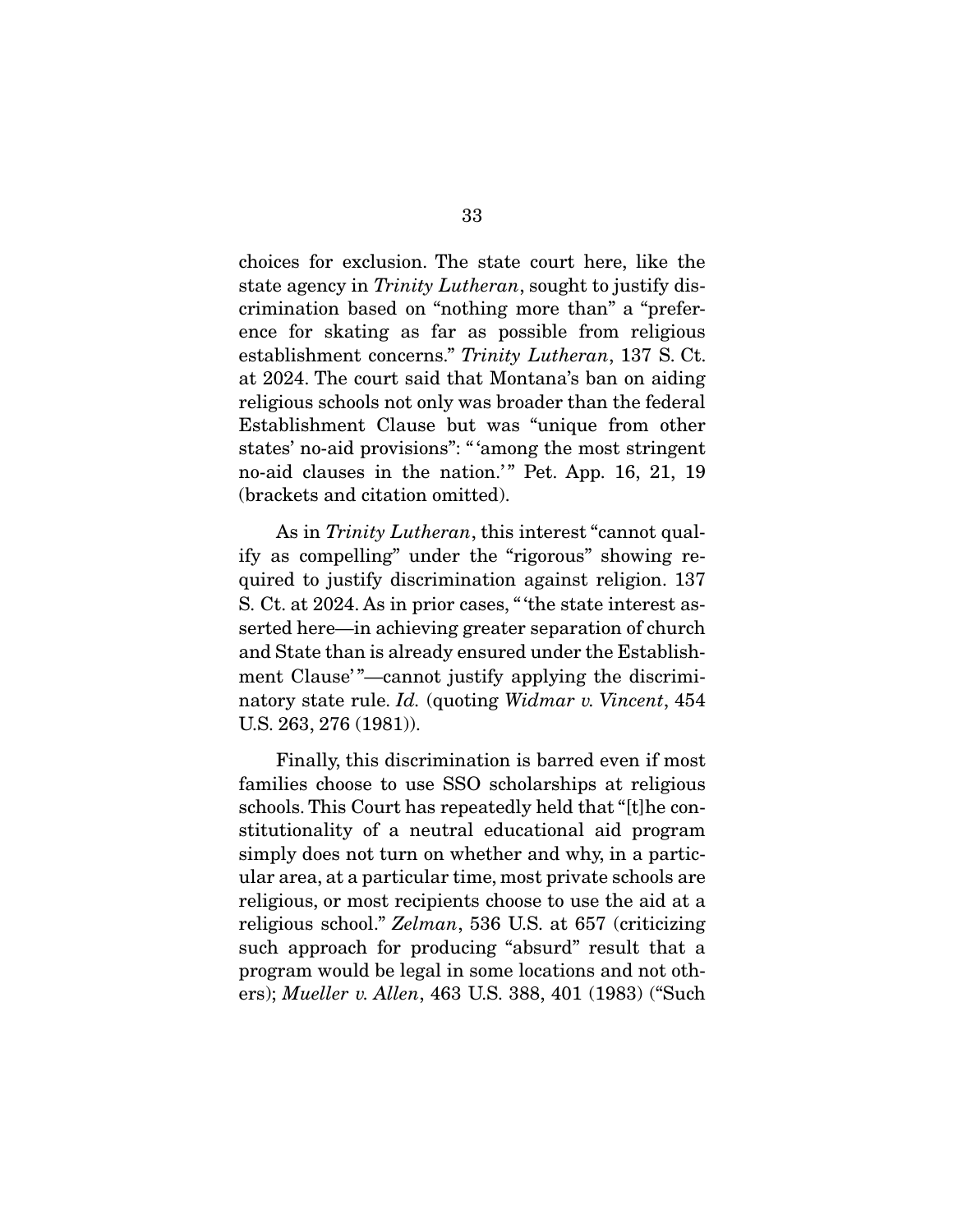an approach would scarcely provide the certainty that this field stands in need of, nor [are there] principled standards by which such statistical evidence might be evaluated."); *Agostini v. Felton*, 521 U.S. 203, 221 (1997).

 Those were Establishment Clause decisions. But it would be just as absurd and unworkable to allow denials of benefits under the Free Exercise Clause on the ground that too many beneficiaries choose to apply the benefits at religious schools.

 When a program's terms are neutral, the percentage of benefits used at religious schools does not prove the existence or nonexistence of genuine private choice. Rather, it commonly reflects "the zeal of [the] adherents" of those faiths for providing, supporting, and using religious education. *Zorach*, 343 U.S. at 313. See, e.g., *Zelman*, 536 U.S. at 657 (noting that 82 percent share of voucher-participating private schools that were religious corresponded with 81 percent share of overall Ohio private schools that were religious).<sup>11</sup>

 $11$  For all the reasons in text, the tax credit for private-school donations in itself promotes individuals' and families' voluntary choices (so barring religious choices from the program is unconstitutional). But in addition, the legislature simultaneously enacted a credit (likewise capped at \$150) for donations to public schools addressing "innovative educational programs and technology deficiencies." Mont. Code Ann. § 15-30-3110. And of course state and local governments in Montana spend vast sums on free public schools available to all students. No assertion can be made that the state is pushing anyone toward religious education, since that question "must be answered by evaluating *all* options" the state provides. *Zelman*, 536 U.S. at 655-56 (emphasis in original).